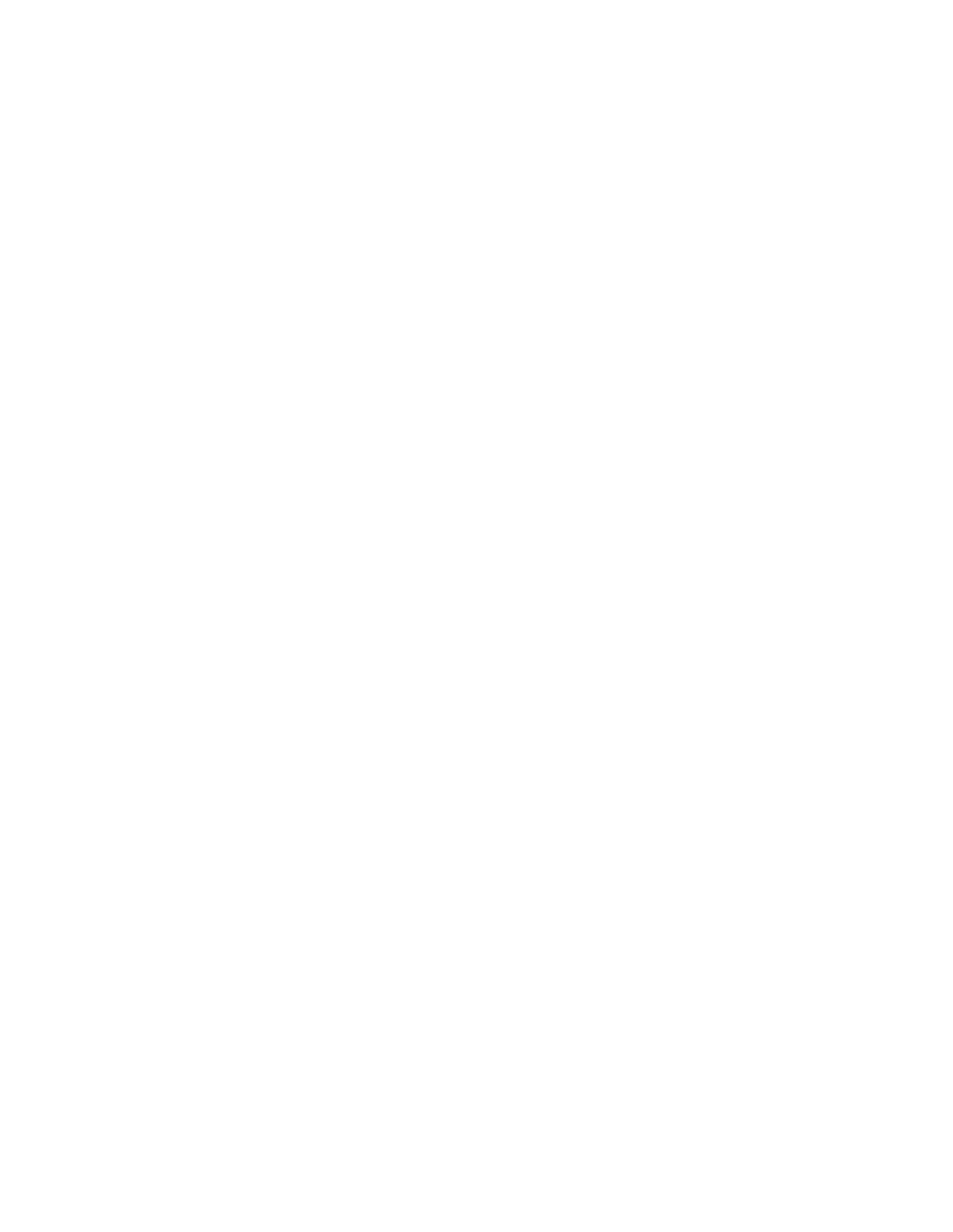#### <span id="page-2-0"></span>**1301 INTRODUCTION**

Construction typically results in land disturbance that can lead to erosion and sedimentation if action is not taken to prevent it. Erosion caused by construction activities can result in safety hazards, expensive maintenance problems, unsightly conditions, slope instability, ecosystem disruptions, and air and water quality problems. A commitment to control erosion and transport of sediment and other pollutants during design, construction, and maintenance is a priority to Boulder County.

This section discusses requirements and methodologies to limit erosion and the transport of sediment and other pollutants during construction, including site and material management practices. It applies to all stormwater generated from construction activity on any developed or undeveloped lands within the unincorporated county that eventually enters Boulder County's Municipal Separate Storm Sewer System (MS4), other storm drainage systems, or any waters of the state located within unincorporated Boulder County, unless specifically exempted. Discussion of features implemented to enhance water quality on a permanent basis, after construction is complete and final stabilization has been achieved, is included in Section 1200, Detention and Permanent Water Quality. The county should be contacted for additional information on county procedures regarding maintaining water quality during construction.

#### **1302 STORMWATER MANAGEMENT PLAN DEVELOPMENT**

Stormwater Management Plans (SWMPs) are required for all construction projects in Boulder County that require a stormwater quality permit from the county or a Colorado Discharge Permit System (CDPS) Construction Discharge Permit from the Colorado Department of Public Health and Environment (CDPHE), also known as a state stormwater discharge permit. Information on these permits is in Section 1400, Environmental and Regulatory Permitting. The SWMP consists of both a SWMP plan and report, both of which will be considered part of the construction documents so that construction contractors are bound to their contents, just as they would be to a construction plan set. This section describes the plan requirements, and Section 1303 describes the report requirements.

The design of construction best management practices (BMPs) for erosion and sediment control shall be consistent with the guidance in the CDOT *Erosion Control and Stormwater Quality Guide* (CDOT, 2006) or in the USDCM (UDFCD, 2016) and with the additional provisions and guidance in this MANUAL. In general, CDOT guidance will be used for linear projects such as roadways, and UDFCD guidance will be used for other projects. A combination of approaches is also acceptable. CDOT guidance can be found online at (*https://www.codot.gov/programs/environmental/water‐quality/documents/erosion‐storm‐ quality*) or via an internet search for "CDOT Erosion Control Guide."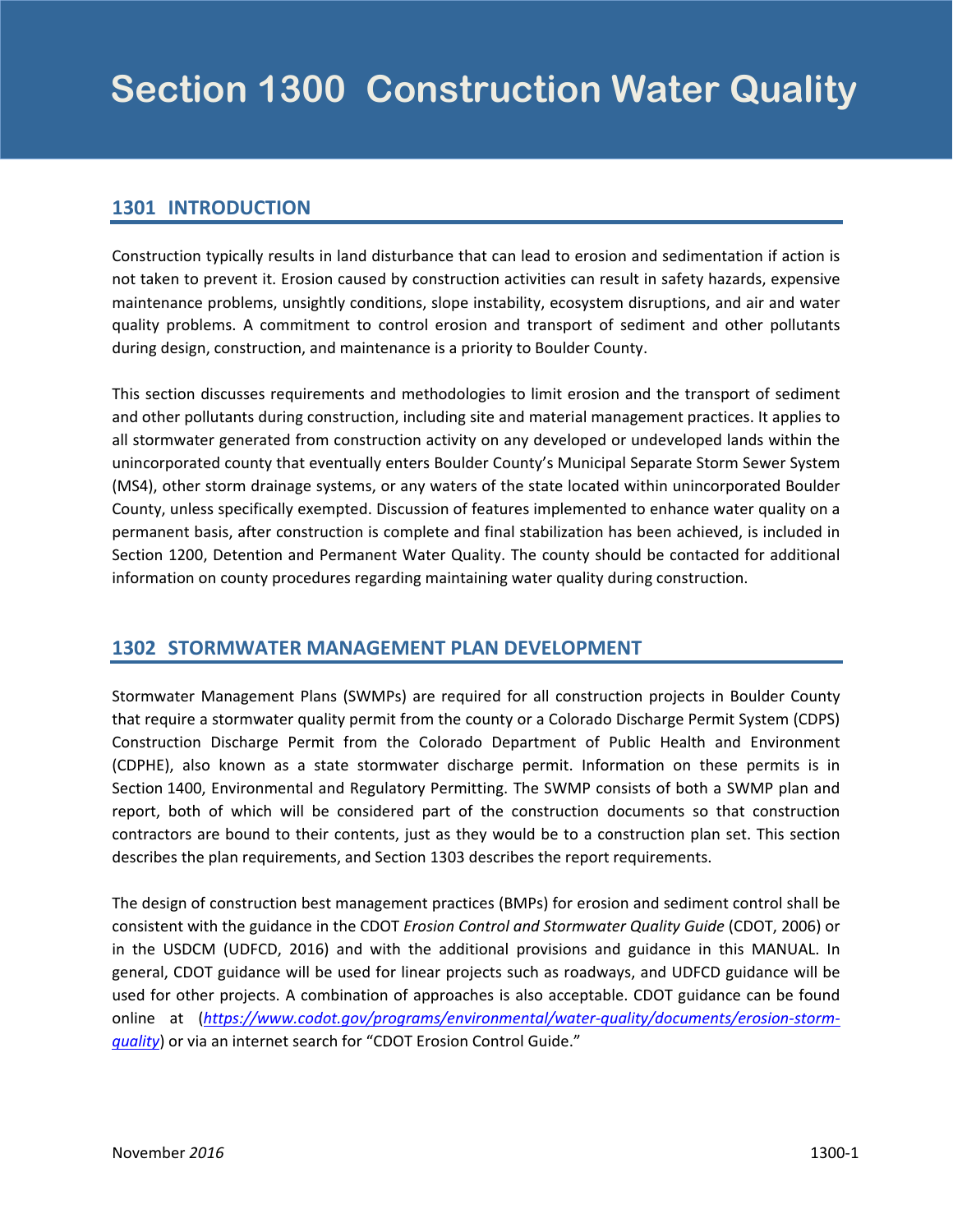<span id="page-3-0"></span>Guidance from the UDFCD can be found online (*http://udfcd.org/volume‐three*) or via an internet search for "UDFCD Drainage Criteria Manual Volume 3." These documents offer a considerable amount of guidance and background on construction BMPs that are not repeated in this section. Design engineers are encouraged to review these documents thoroughly to ensure that all appropriate considerations have been evaluated.

It should be noted that construction BMPs also include material management and site management BMPs, in addition to erosion and sediment control BMPs and that the SWMP documents need to reflect these BMPs as necessary. A key to effective stormwater management during construction is an understanding of how requirements can change over the course of a construction project. SWMPs may require multiple phases to be effective. SWMPs will require, at a minimum, initial BMPs that should be installed prior to any construction and final stabilization measures that will be completed as a last phase of the project.

Standard SWMP notes are included as an appendix to this section of the MANUAL and must be included on all plans, regardless of their assumed applicability before the start of construction. Boulder County has specific standards, in addition to what UDFCD and CDOT require, that shall be applied to all work in waterways, dewatering operations, and horizontal directional drilling. These requirements, if applicable, should be included on all SWMP documents.

Any work in or near a waterway will require a stormwater quality permit from the county. Application requirements for a stormwater quality permit are generally included in the CODE. Section 1400, Environmental and Regulatory Permitting, contains additional details.

#### **1302.1 Work in Waterways**

In addition to requiring a floodplain development permit from the county, construction in waterways requires a high standard of care in order to avoid and minimize damage to waterways, habitat, and aquatic life. The following list provides some general principles for working in a waterway:

- 1. Every effort shall be made to balance the protection of riparian habitat and protection of the stream bed/waterway itself.
- 2. No construction equipment shall be operated within the waterway or below the existing water surface unless specifically authorized by the stormwater quality permit issued by Boulder County, and any other applicable state or federal license or permit. Applicants are encouraged to create a dry work surface unless this would result in drying out a large section of the waterway and making it uninhabitable by aquatic life.
- 3. When work takes place within a channel, a temporary water diversion to bypass the work area is generally required to stabilize the work area and control erosion during construction. Diversions typically require an impervious liner to minimize seepage into the work area.
- 4. Dewatering operations will be required after the diversion is in place to manage seepage and establish a dry work surface. The water level at the work site should be below the subgrade an amount sufficient to provide a solid work surface that resists deformation during subgrade compaction.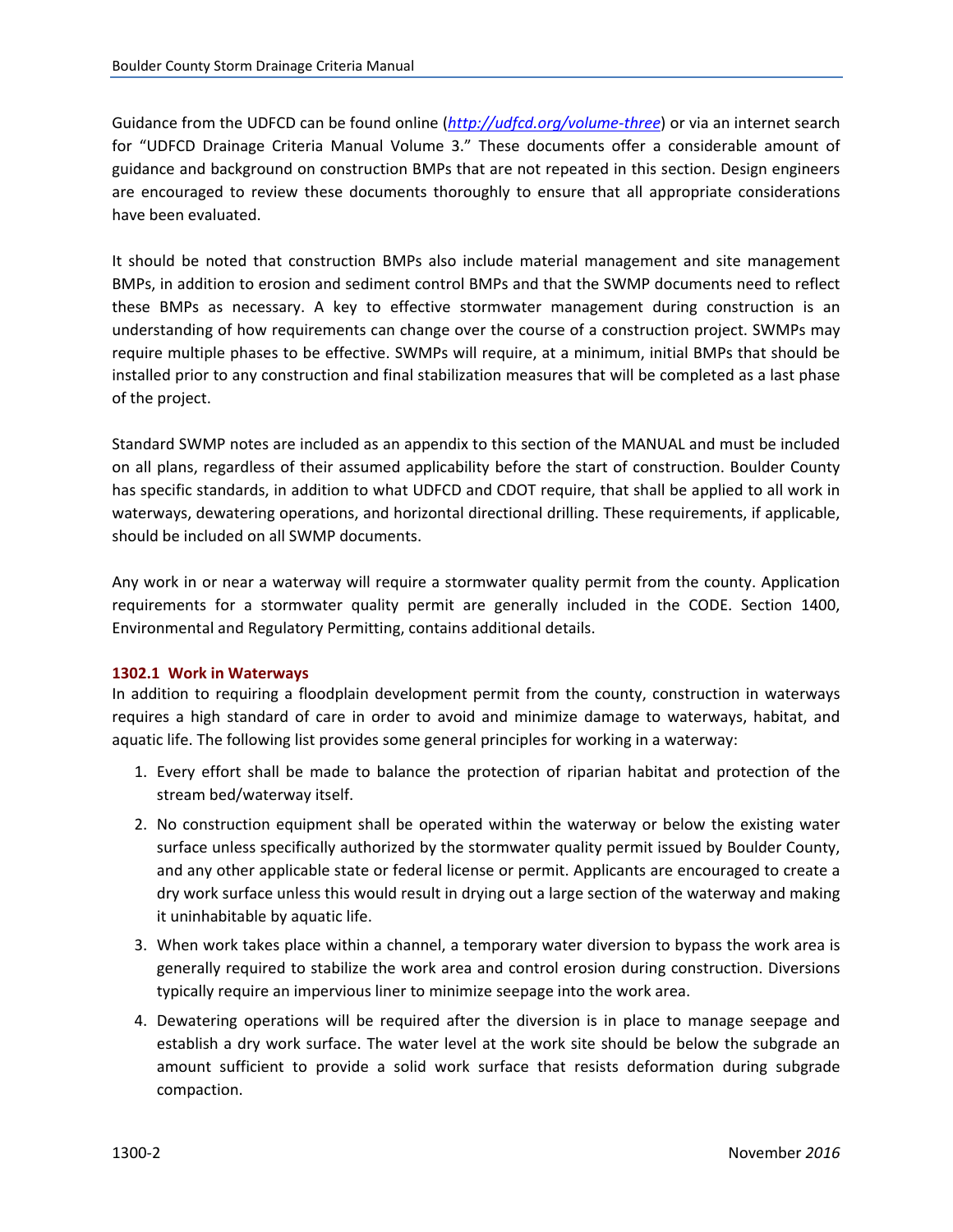- <span id="page-4-0"></span>5. Access must be planned and obtained to minimize entry into the waterway and disturbance to the channel. An engineered temporary stream crossing may be constructed only with county approval when an actively flowing waterway needs to be crossed regularly by construction vehicles. Design considerations are included in Volume 3 of the USDCM.
- 6. When possible, perform in‐channel work between October 1 and March 31. While flood flows can happen at any time, this window historically provides a lower chance of high flows, excessive dewatering requirements, and failures during construction. Consider historical flow records for the subject waterway and other low‐flow periods that may be created by diversions/water deliveries.
- 7. During cut and fill operations, avoid letting waste or excess material enter waterways or placing it on unstable areas. Excavated material should be carefully moved to areas needing fill or to a stockpile located outside the floodplain.

#### **1302.2 Construction Dewatering**

Dewatering is typically necessary and ongoing during construction that involves deep excavations, instream work, pumped surface diversions, or even open trench construction in some cases. Section 1302.1 contains additional information specific to instream dewatering. A discussion on permitting for discharge from construction dewatering is included in Section 1400, Environmental and Regulatory Permitting. Some general principles for dewatering that will minimize turbidity in the pumped water include:

- 1. For upland dewatering, use perimeter well points outside of the excavated area to draw down the water table rather than dewatering directly from the excavation
- 2. Place a submersible pump in a perforated bucket filled with gravel for short-term pumping
- 3. Construct a filtering sump pit for pumping groundwater below the bottom of the excavation for multiple‐day operations
- 4. To avoid capturing the silt that can accumulate on the bottom of the sediment basin, use a flotation collar, or other flotation device, to pump from the surface
- 5. Use approved tanks or containers to provide retention time for sediment settling.

Additional guidance on construction dewatering is provided in Volume 3 of the USDCM.

#### **1302.3 Horizontal Directional Drilling**

Horizontal directional drilling or boring allows for the installation of underground utilities without digging trenches. This technique can provide more resilient and deeper installation and causes less surface impacts such as traffic delays and land disturbance. However, because of geologic conditions and the high pressures used during this process, there is a potential for drilling fluids to be released into the environment. The following practices will help prevent drilling fluid releases and minimize their impacts.

1. Evaluate the site for areas that have the potential to release fluids (dry and cracked soils or fractures and voids in geologic strata).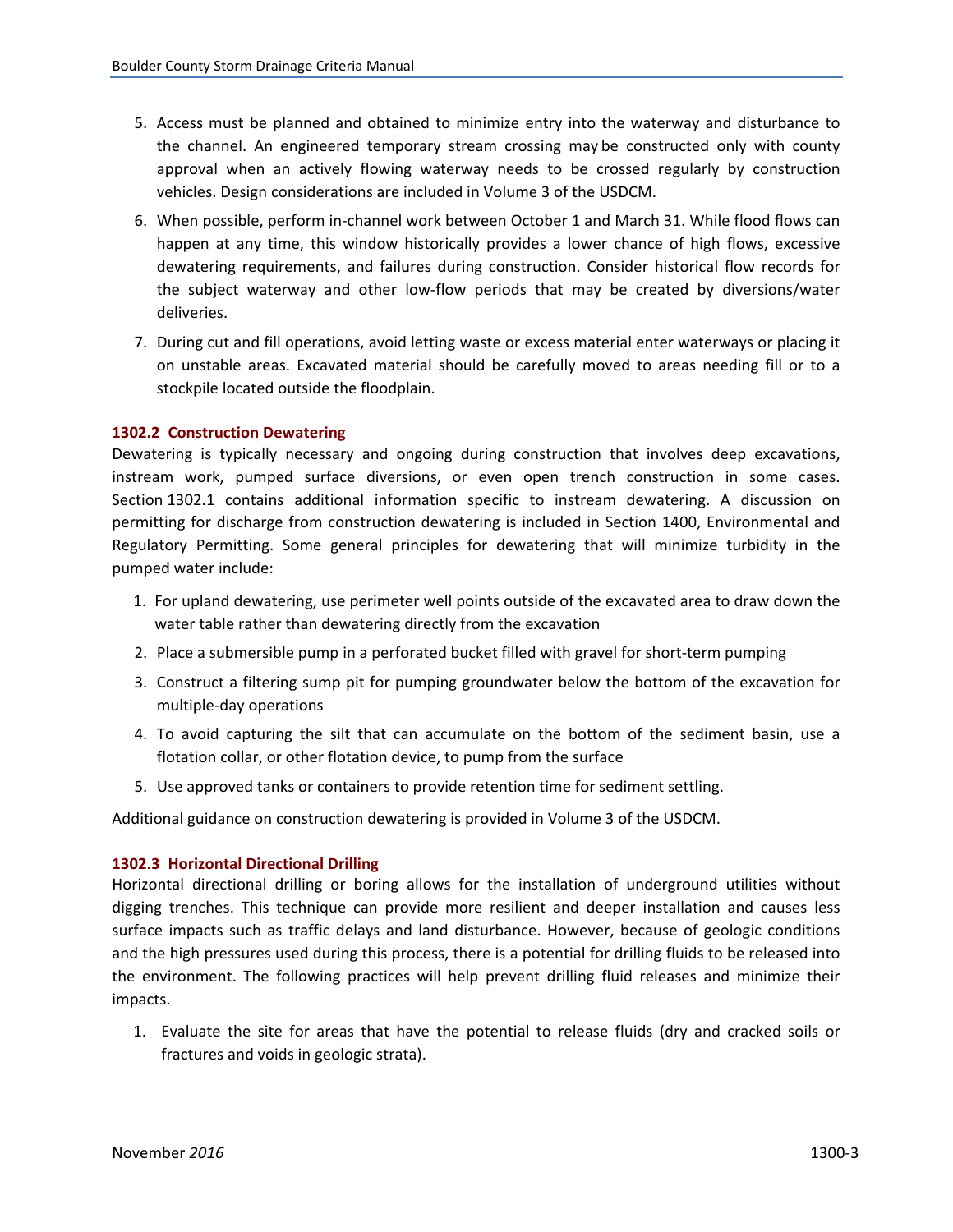- <span id="page-5-0"></span>2. Establish containment areas for equipment, drilling fluids, and cutting refuge. Containment areas consist of some type of plastic sheathing formed with straw wattles to form a pit‐like area, or an equivalent technique such as a compacted earthen berm.
- 3. Stage a vacuum truck, spill kits, and cleanup materials on site for immediate spill response before initiating any construction activities.
- 4. Examine drilling fluid pressures and return flows. Shut down drilling operations immediately if pressures and return flows indicate that drilling fluid is being released.
- 5. Assign staff to inspect the bore alignment and 100 feet up and downstream of the alignment, particularly when boring underneath waterways and diversion ditches, or when the bore alignment is in close proximity to storm drainage facilities. Shut down drilling operations immediately if a drilling fluid release is detected.
- 6. Contain all drilling fluids and cuttings for proper transportation and disposal at an approved facility.

#### **1303 STORMWATER MANAGEMENT REPORT DEVELOPMENT**

SWMP reports for county roadway projects should use the CDOT SWMP report template. Local development and drainage projects should use the SWMP report template included as an appendix to this section. SWMP reports will be considered part of the construction documents so that contractors are bound to their contents, as they would be to a construction plan set.

The SWMP report template for use on local development and drainage projects includes sections titled Introduction, Site Description, SWMP Plans, Potential Pollutant Sources, Best Management Practices, Final Stabilization and Long Term Maintenance, and Inspection and Maintenance. Inspection forms and spill report forms are also included. The template details what information should be in each section so that the permittee complies with the state stormwater discharge permit and Boulder County's stormwater quality permit.

#### **1304 POTENTIAL POLLUTANT SOURCES**

The main pollutant resulting from erosion is sediment. Sediments are typically inorganic silt, clay, or sand particles and in fine organic particulates. Less common pollutants include metals or nutrients, such as nitrogen or phosphorus, that may be disturbed during construction activities. These kinds of pollutants are often bound to soil or dust particles and transported off site along with the sediment. The mobility of pollutants that are bound to sediment is, therefore, dependent on the transport of the sediment particles themselves.

#### *Pollutants Commonly Discharged from Construction Sites*

Sediment Solid and sanitary wastes Phosphorus (fertilizer) Nitrogen (fertilizer) Concrete truck washout Construction chemicals Construction debris/trash Oil and grease Pesticides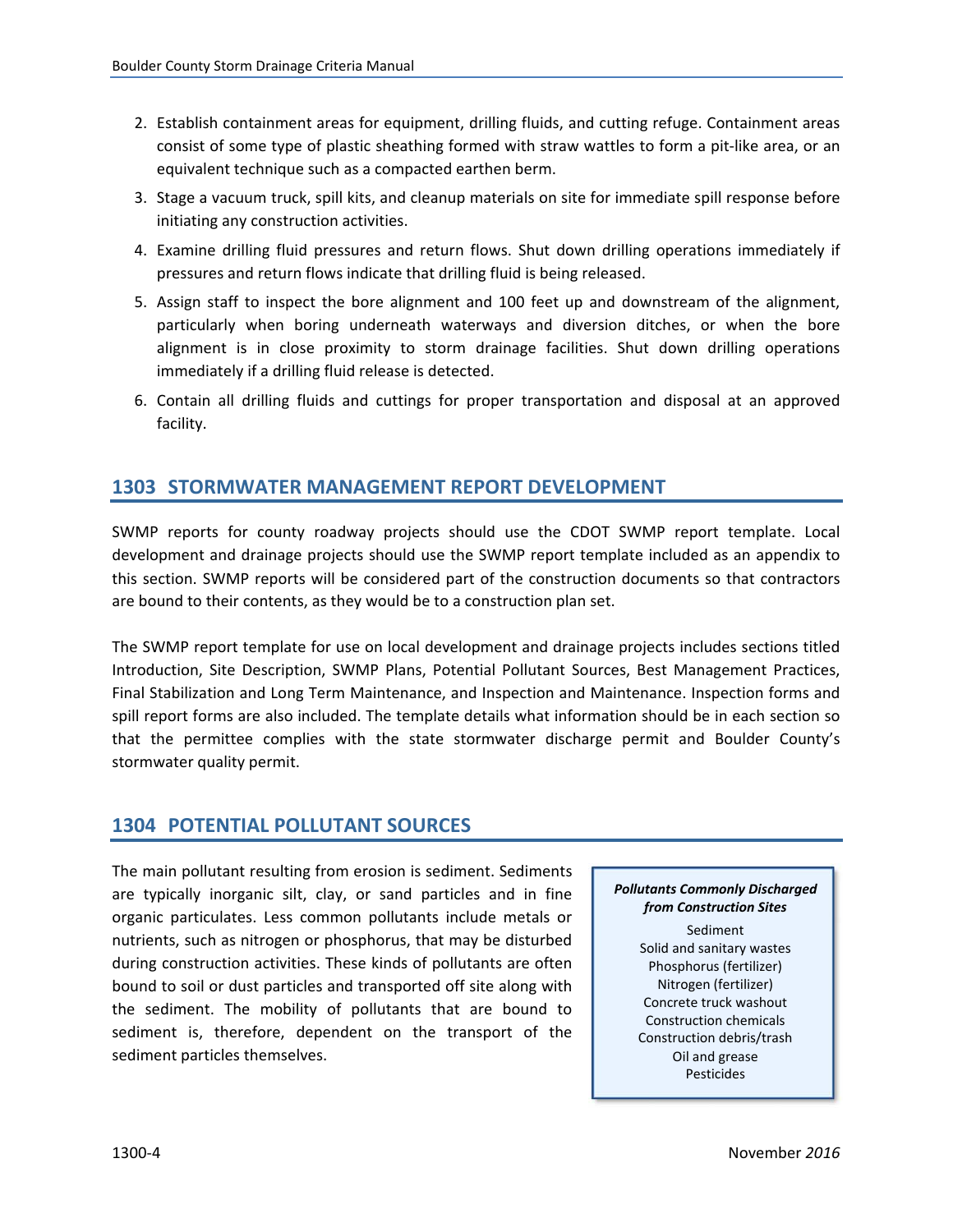<span id="page-6-0"></span>Other potential pollutants not associated with erosion are the chemicals that are used and stored at construction sites, including, but not limited to, pesticides, insecticides, petroleum products, solvents, disinfectants, and coolants.

#### **1305 BEST MANAGEMENT PRACTICES**

Construction BMPs should be selected, designed, installed, and maintained based on site‐specific conditions before, during, and after construction. The number of stages that must be addressed in the SWMP depends on the type of construction activity. In general, the three stages of erosion and sediment control should include initial clearing and grading; utility, infrastructure and building construction; and final stabilization. BMPs appropriate to each phase of construction should be planned, installed, and monitored as construction progresses. It is important to understand whether the primary role of each BMP is erosion or sediment control. Effectively managed construction sites will provide a combination of BMPs that provide both functions. Table 1300‐1 lists the various construction BMPs in the CDOT and UDFCD manuals that are available for use on projects in Boulder County. They are organized by the function they serve according to how CDOT groups them. CDOT and UDFCD have many similar BMPs, but some are unique to each organization and may not have a corresponding BMP in the other column. In addition, Faircloth Skimmers® are specifically approved by Boulder County for use during construction to modify the outlet of a sedimentation basin.

#### **1306 INSPECTION AND MAINTENANCE**

The construction site should be routinely checked for proper construction BMP installation and function in accordance with the SWMP plans and report. Any BMPs with loss of integrity, loss of function, or breaches shall be repaired immediately to reduce the potential for stormwater to transport sediment and other pollutants off site.

Good housekeeping practices such as proper waste handling, material storage, waste disposal, street sweeping, and effective vehicle tracking control reduces the potential for stormwater contamination. Documented inspections are required, but routine oversight of the site should include daily evaluation of BMPs to ensure that they are in place and operating effectively.

#### **1307 FINAL STABILIZATION AND LONG‐TERM MAINTENANCE**

Final stabilization is achieved when all ground‐disturbing activities at the site have been completed and the site has been revegetated. Revegetation is reached when a uniform perennial vegetative cover with a density of 70 percent of preconstruction levels has been established, or when an equivalent area of erosion control measures such as riprap have been employed. Preconstruction photographs shall be taken to aid the estimation of restored vegetative cover.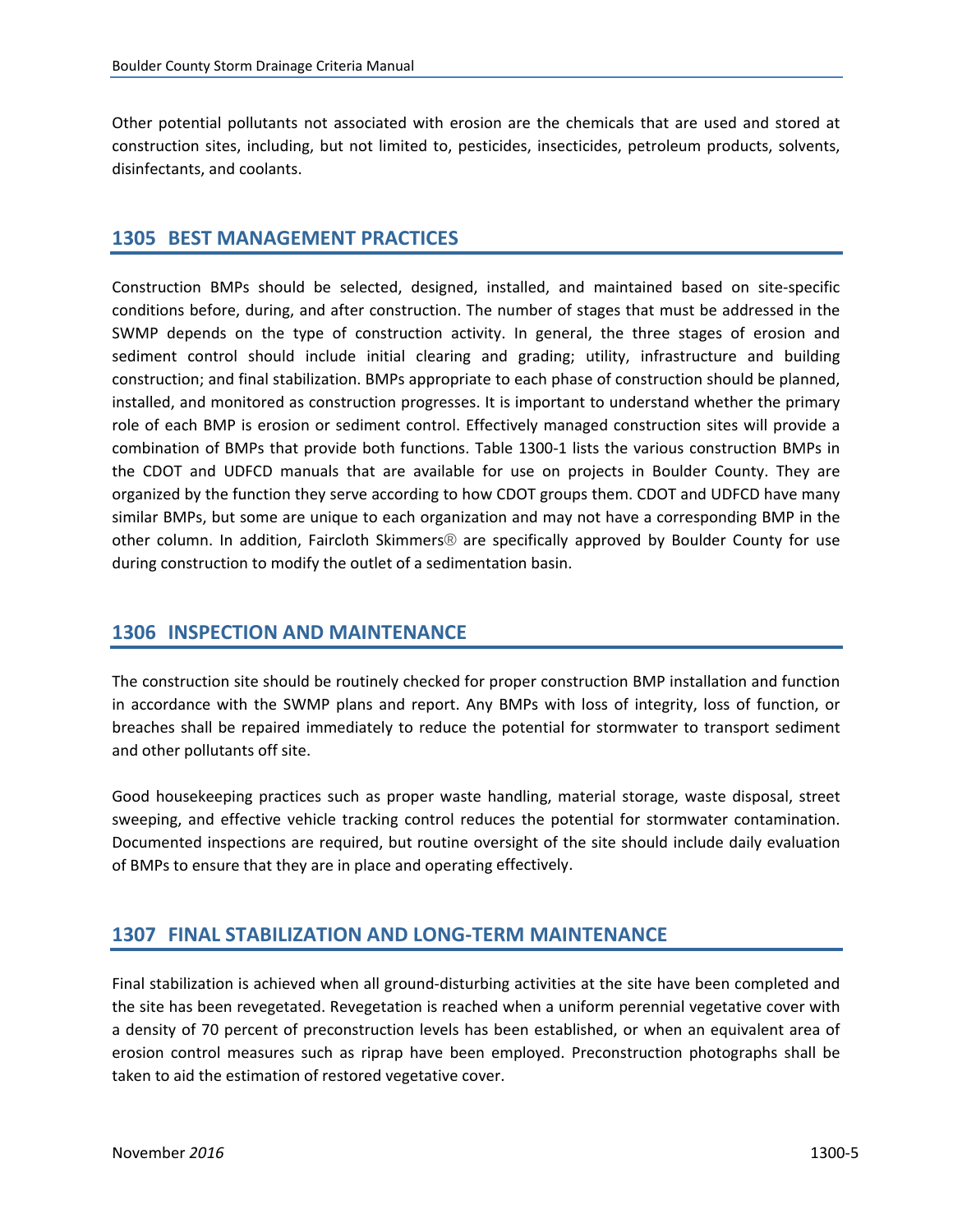| <b>CDOT</b>                             | <b>UDFCD</b>                                    |  |  |
|-----------------------------------------|-------------------------------------------------|--|--|
| <b>Erosion Control BMPs</b>             |                                                 |  |  |
| Seeding                                 | Temporary and Permanent Seeding (TS/PS)         |  |  |
| Mulching                                | Mulching (MU)                                   |  |  |
| <b>Mulch Tackifier</b>                  |                                                 |  |  |
| Soil Binder                             | Soil Binders (SB)                               |  |  |
| <b>Erosion Control Blankets</b>         | Erosion Control Blankets (ECB)                  |  |  |
| <b>Turf Reinforcement Mats</b>          | Turf Reinforcement Mats (TRM)                   |  |  |
| <b>Embankment Protector</b>             | Temporary Slope Drains (TSD)                    |  |  |
| Berm/Diversion                          | <b>Temporary Diversion Channel (TDC)</b>        |  |  |
| <b>Check Dams</b>                       | Check Dams (CD)                                 |  |  |
| <b>Outlet Protection</b>                | Temporary Outlet Protection (TOP)               |  |  |
| <b>Temporary Drainage Swale</b>         | Earth Dikes and Drainage Swales (ED/DS)         |  |  |
| <b>Grading Techniques</b>               | Terracing (TER), Surface Roughening (SR)        |  |  |
|                                         | <b>Compost Blanket and Filter Berm (CB)</b>     |  |  |
|                                         | Rough Cut Street Control (RCS)                  |  |  |
|                                         | <b>Streambank Stabilization (SS)</b>            |  |  |
| <b>Sediment Control BMPs</b>            |                                                 |  |  |
| <b>Erosion Bale</b>                     | <b>Straw Bale Barrier (SBB)</b>                 |  |  |
| <b>Erosion Logs</b>                     | Sediment Control Log (SCL)                      |  |  |
| Silt Fence                              | Silt Fence (SF)                                 |  |  |
| <b>Storm Drain Inlet Protection</b>     | Inlet Protection (IP) (multiple types)          |  |  |
| Sediment Trap                           | Sediment Trap (ST)                              |  |  |
| Sediment Basin                          | Sediment Basin (SB)                             |  |  |
| <b>Dewatering Structure</b>             |                                                 |  |  |
| <b>Stabilized Construction Entrance</b> | Vehicle Tracking Control (VTC) (multiple types) |  |  |
| <b>Brush Barrier</b>                    | Brush Barrier (BB)                              |  |  |
| <b>Gravel Barrier</b>                   | Rock Sock (RS)                                  |  |  |
| Silt Barrier                            |                                                 |  |  |
|                                         | Vegetated Buffers (VB)                          |  |  |
|                                         | <b>Chemical Treatment (CT)</b>                  |  |  |

#### **Table 1300‐1. Construction Best Management Practices (Page 1 of 2)**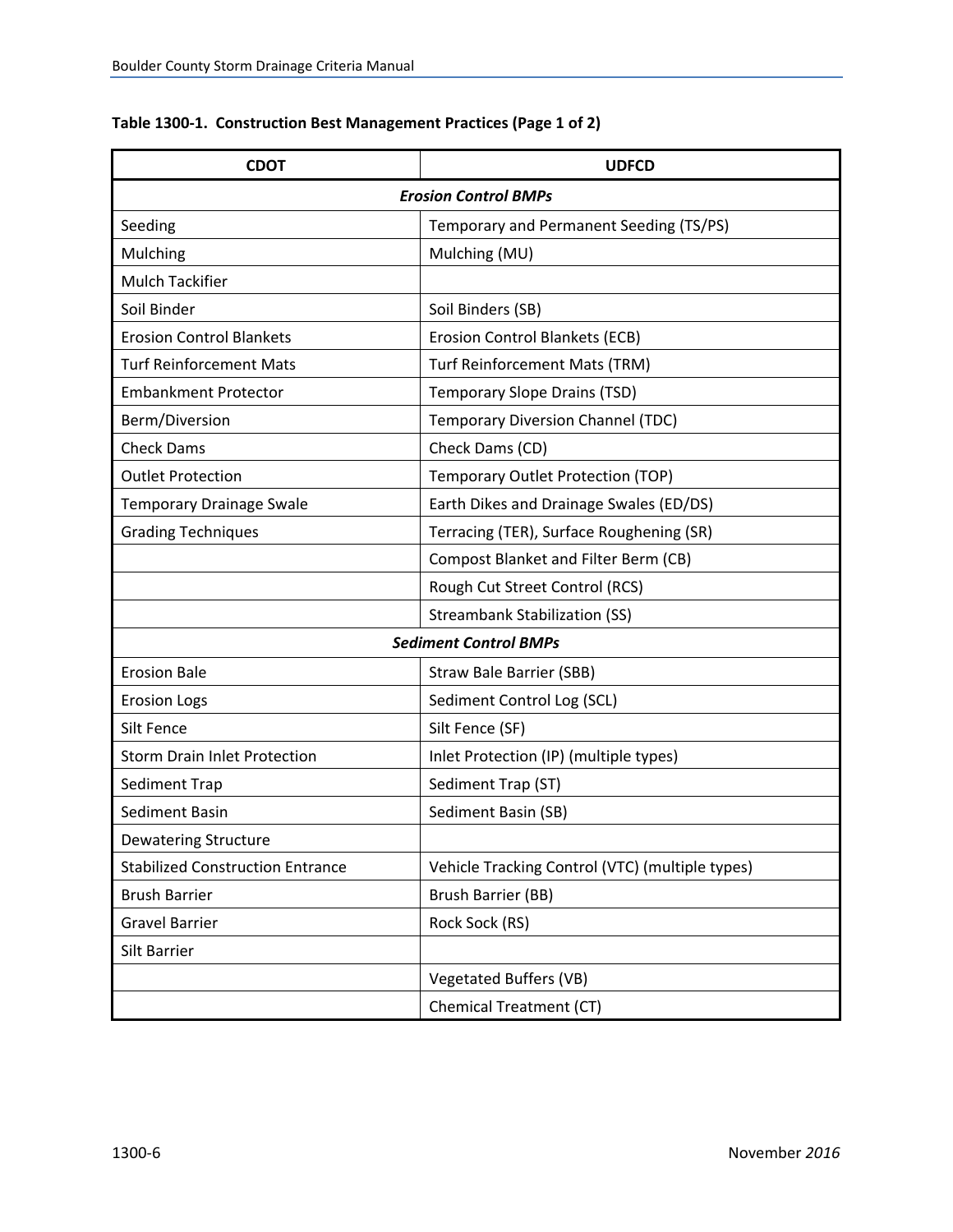| <b>CDOT</b>                                         | <b>UDFCD</b>                                                 |  |  |
|-----------------------------------------------------|--------------------------------------------------------------|--|--|
| <b>Materials Handling and Spill Prevention BMPs</b> |                                                              |  |  |
| <b>Stockpile Management</b>                         | Stockpile Management (SP)                                    |  |  |
| <b>Material Management</b>                          | Good Housekeeping Practices (GH)                             |  |  |
| <b>Material Use</b>                                 | Good Housekeeping Practices (GH)                             |  |  |
| Spill Prevention and Control                        | Good Housekeeping Practices (GH)                             |  |  |
|                                                     | <b>Waste Management BMPs</b>                                 |  |  |
| Concrete Waste Management                           | Concrete Washout Area (CWA)                                  |  |  |
| Solid Waste Management                              | Good Housekeeping Practices (GH)                             |  |  |
| Sanitary and Septic Waste Management                | Good Housekeeping Practices (GH)                             |  |  |
| Liquid Waste Management                             | Good Housekeeping Practices (GH)                             |  |  |
| Hazardous Waste Management                          | Good Housekeeping Practices (GH)                             |  |  |
| Contaminated Waste Management                       | Good Housekeeping Practices (GH)                             |  |  |
|                                                     | <b>General Pollution Prevention BMPs and Site Management</b> |  |  |
| <b>Dewatering Operations</b>                        | <b>Dewatering Operations (DW)</b>                            |  |  |
| <b>Temporary Stream Crossing</b>                    | Temporary Stream Crossing (TSC) (multiple types)             |  |  |
| <b>Clear Water Diversion</b>                        | <b>Temporary Diversion Channel (TDC)</b>                     |  |  |
| Nonstormwater Discharge Management                  |                                                              |  |  |
| <b>Wind Erosion Control</b>                         | Wind Erosion/Dust Control (DC)                               |  |  |
| <b>Paving Operations</b>                            | Paving and Grinding Operations (PGO)                         |  |  |
| <b>Street Sweeping and Vacuuming</b>                | <b>Street Sweeping and Vacuuming (SS)</b>                    |  |  |
| Vehicle and Equipment Management                    | Good Housekeeping Practices (GH)                             |  |  |
|                                                     | <b>Construction Fence (CF)</b>                               |  |  |
|                                                     | Construction Phasing/Sequencing (CP)                         |  |  |
|                                                     | Protection of Existing Vegetation (PV)                       |  |  |
|                                                     | <b>Stabilized Construction Roadway (SCR)</b>                 |  |  |
|                                                     | Temporary Batch Plant (TBP)                                  |  |  |
|                                                     | <b>Stabilized Construction Roadway (SCR)</b>                 |  |  |
|                                                     | <b>Stabilized Staging Area (SSA)</b>                         |  |  |

#### **Table 1300‐1. Construction Best Management Practices (Page 2 of 2)**

When the site has been fully stabilized, and when construction BMPs are no longer needed and have been removed, the owner/operator shall submit a notice of termination to the county. Upon inspection and approval by the county, the owner/operator will notify the CDPHE that final stabilization is complete by submitting an Inactivation Notice.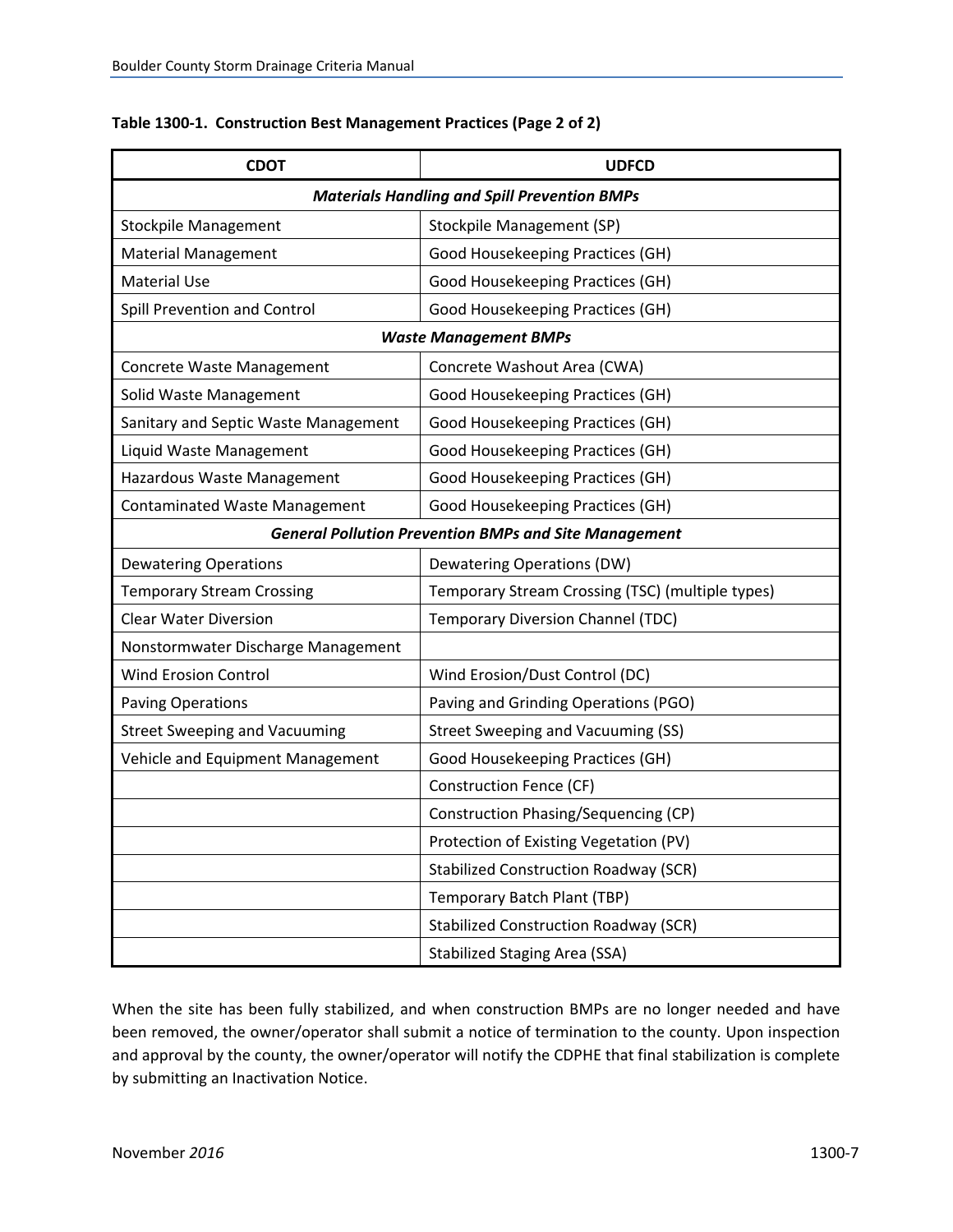#### <span id="page-9-0"></span>**1308 REFERENCES**

**Colorado Department of Transportation, 2002.** *Erosion Control and Stormwater Quality Guide*, revised Chapter 5 EC 5&6 July 2014, prepared by the Colorado Department of Transportation, Denver, CO.

**Urban Drainage and Flood Control District, 2016.** *Urban Storm Drainage Criteria Manual: Volume 3 Stormwater Quality*, prepared by the Urban Drainage and Flood Control District, Denver, CO.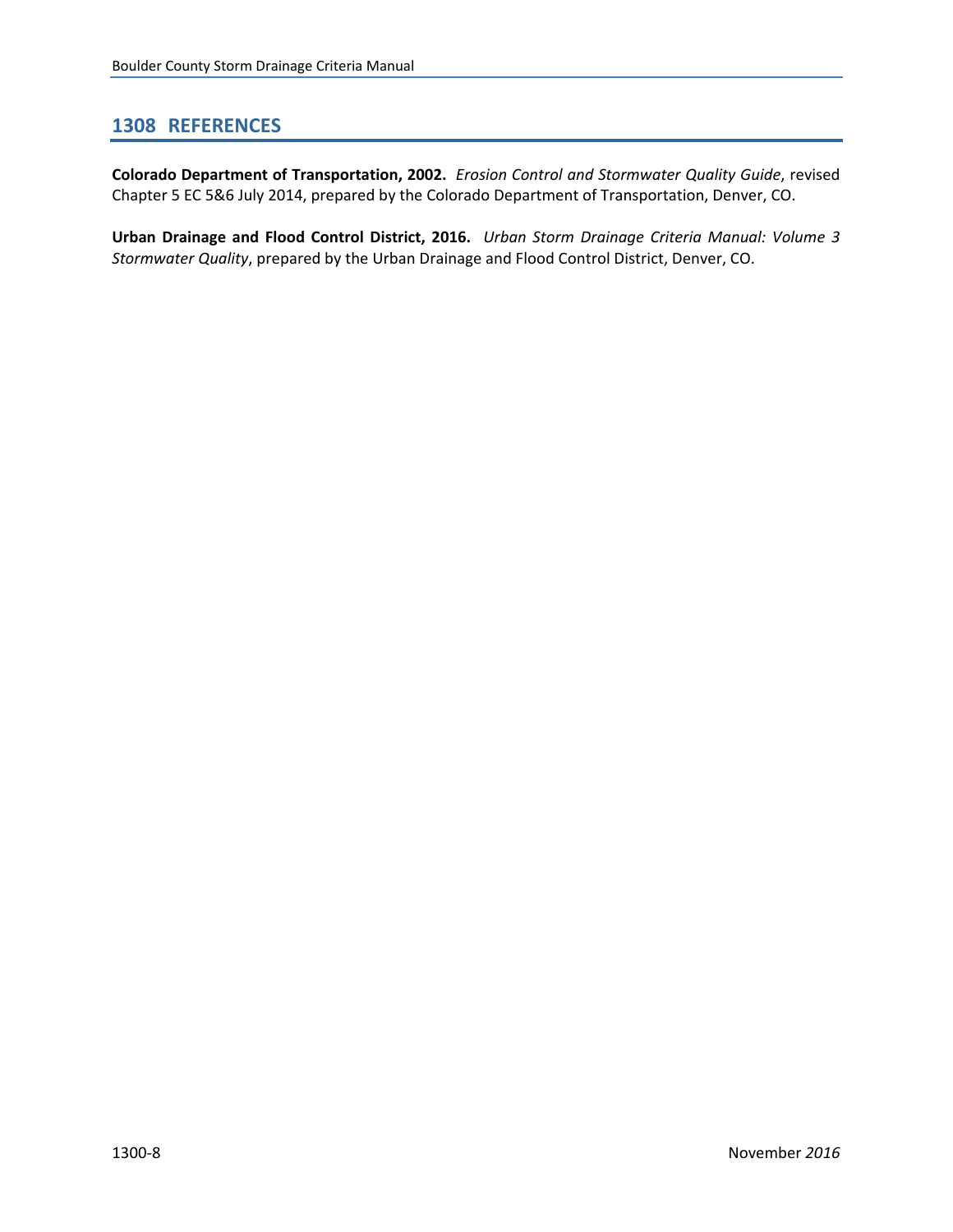#### <span id="page-10-0"></span>**Best Management Practices**

- 1. Contractor/permittee shall periodically inspect all installed BMPs, provide maintenance, and make repairs as necessary to prevent their failure.
- 2. Silt fence or an equivalent shall be placed as perimeter control on all construction activities that occur on land. Unless otherwise specified in the Contract Documents, or otherwise requested, remove perimeter controls within 30 days after the date of warranty performance of the work or in accordance with BMPs.
- 3. Vehicle tracking controls shall be used at all vehicle and equipment access points to the site to prevent sediment exiting the project site onto paved public roads. Access shall be provided only at locations approved by the Engineer. Vehicle tracking control locations shall be recorded on the SWMP site map.
- 4. All inlets and culverts shall be protected during onsite construction activities. Inlet protection locations shall be recorded on the SWMP site map.
- 5. Concrete wasted in designated dewatering areas shall be collected, removed from the project site, and disposed of properly. Wasted concrete also includes excess concrete removed from forms, spills, slop, and all other unused concrete that ends up on the ground.
- 6. The Contractor/permittee must maintain a spill kit on site when working around surface waters. If pollutants are spilled into any surface waters during the course of construction activities, the Contractor/permittee must notify the Owner's Representative or Engineer immediately.
- 7. All existing mature trees within the designated project area are to be fence protected in place at dripline unless otherwise directed by the Engineer. Prior to the initiation of work, the Engineer shall mark any trees and/or large shrubs to be removed as part of construction activities. Areas of tree removal shall be determined and marked in collaboration between the Contractor/permittee and the Engineer.
- 8. All excavation activities occurring within 10 feet of the dripline shall be performed by hand and if necessary roots shall be cleanly cut not torn or ripped. If exposed, tree roots shall be backfilled and watered on the same day of cutting and approved root stimulator shall be applied. Soils shall not be compacted within the dripline of mature trees unless otherwise approved by the Engineer.

#### **Waste Management**

- 1. The Contractor/permittee shall not burn, bury, or otherwise discharge construction or demolition waste on the site unless specified otherwise.
- 2. The Contractor/permittee shall provide a portable toilet and associated maintenance schedule for the construction area sufficient to accommodate the construction crew and all other authorized persons to be onsite during construction activities.

#### **Hazardous Materials**

- 1. The Contractor/permittee shall transport, use, and store hazardous materials in accordance with all regulatory requirements. Spilled hazardous materials, including hazardous liquid wastes, shall be removed from the site and the property restored to its pre-spill state in accordance with regulatory requirements.
- 2. The Contractor/permittee shall immediately report spills to the proper regulatory authority and shall immediately notify the Engineer.
- 3. Handling of construction fuels and lubricants:
	- A. The Contractor/permittee shall employ persons qualified to handle construction equipment fuels and lubricants.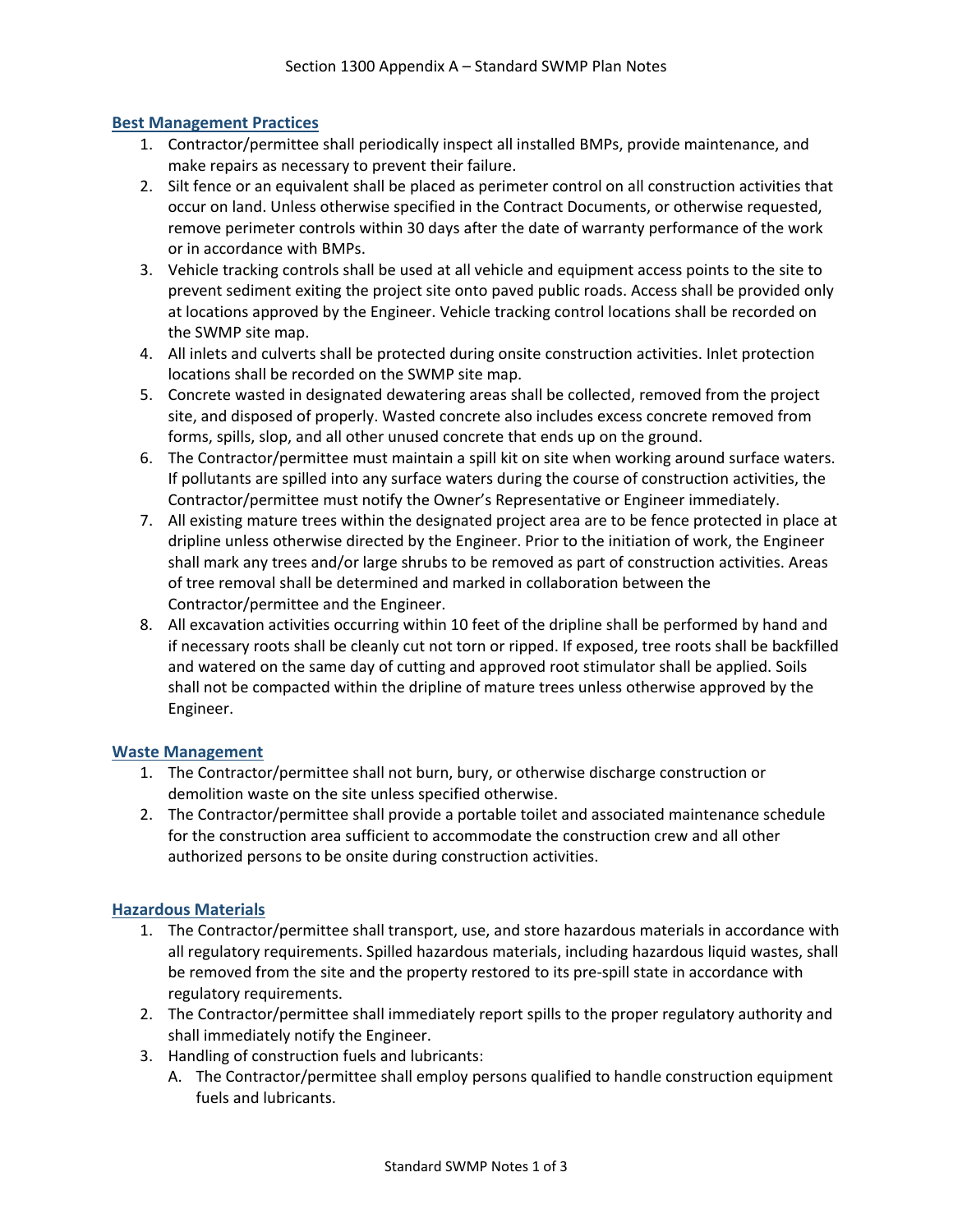- B. The Contractor/permittee shall refuel and service equipment away from floodplains of rivers, streams and other bodies of water. The Contractor/permittee shall ensure equipment that enters the water is free from external grease, oil, and mud.
- C. The Contractor/permittee shall prevent handling and fueling operations from contaminating the ground, surface water, and ground water. The Contractor/permittee shall use containment berms and an impermeable base course or other system to contain spilled fuel.

#### **General Care of Water**

Care of water shall include the design of all temporary care of water provisions including coffer dams, sumps, pumping systems, pipelines, channels, flumes, drains, and other protective and dewatering works to allow for work to be performed under dry conditions.

- 1. No construction equipment shall be operated below the existing water surface unless specifically authorized by the stormwater quality permit issued by Boulder County, and any other applicable local, state or federal license or permit.
- 2. The Contractor/permittee is responsible for all Care of Water including but not limited to designing, supplying, constructing, operating, and removing all care of water provision including coffer dams and sediment removal systems; designing, supplying, installing, maintaining, and removing protective works for winter operations of care of water systems.
- 3. The Contractor/permittee shall comply with all USACE 404 permit requirements including any special care requirements issued for this project.
- 4. When required the Contractor/permittee shall design temporary stream diversions to facilitate upstream fish passage. Instream velocities shall be limited to 7 ft/sec when this provision is required.
- 5. Care of water shall include provisions for handling groundwater, rainstorm runoff, snow, snowmelt, and ice that may enter the work area.
- 6. Protective works shall be designed by the Contractor/permittee as necessary to include enclosures, insulation, and heating systems to ensure that dewatering systems operate continuously and do not become frozen during cold weather.
- 7. The Contractor/permittee shall provide and maintain sediment ponds or other means, remove sediment from waters collected within active construction areas prior to allowing it to enter or return into the watercourse. Contractor/permittee shall dispose of sediments in a suitable off‐ site waste disposal facility.
- 8. The Contractor/permittee shall monitor water turbidity during construction activities and shall shut down works at times of excess turbidity in order to allow the water to clear prior to re‐ commencement of in‐stream work.
- 9. Turbidity is expected during placement and removal of water control. If waters become noticeably turbid, Contractor/permittees should promptly halt operations to allow waters to clear prior to resuming operations. Furthermore, shutdowns for silty or turbid water may be specified by the Engineer or the Owner's Representative, at their discretion.
- 10. In the event of unscheduled construction activity that results in a visually conspicuous plume of sediment, Contractor/permittee shall immediately notify the Engineer and undertake mitigation actions necessary to comply with the specified clean water criteria.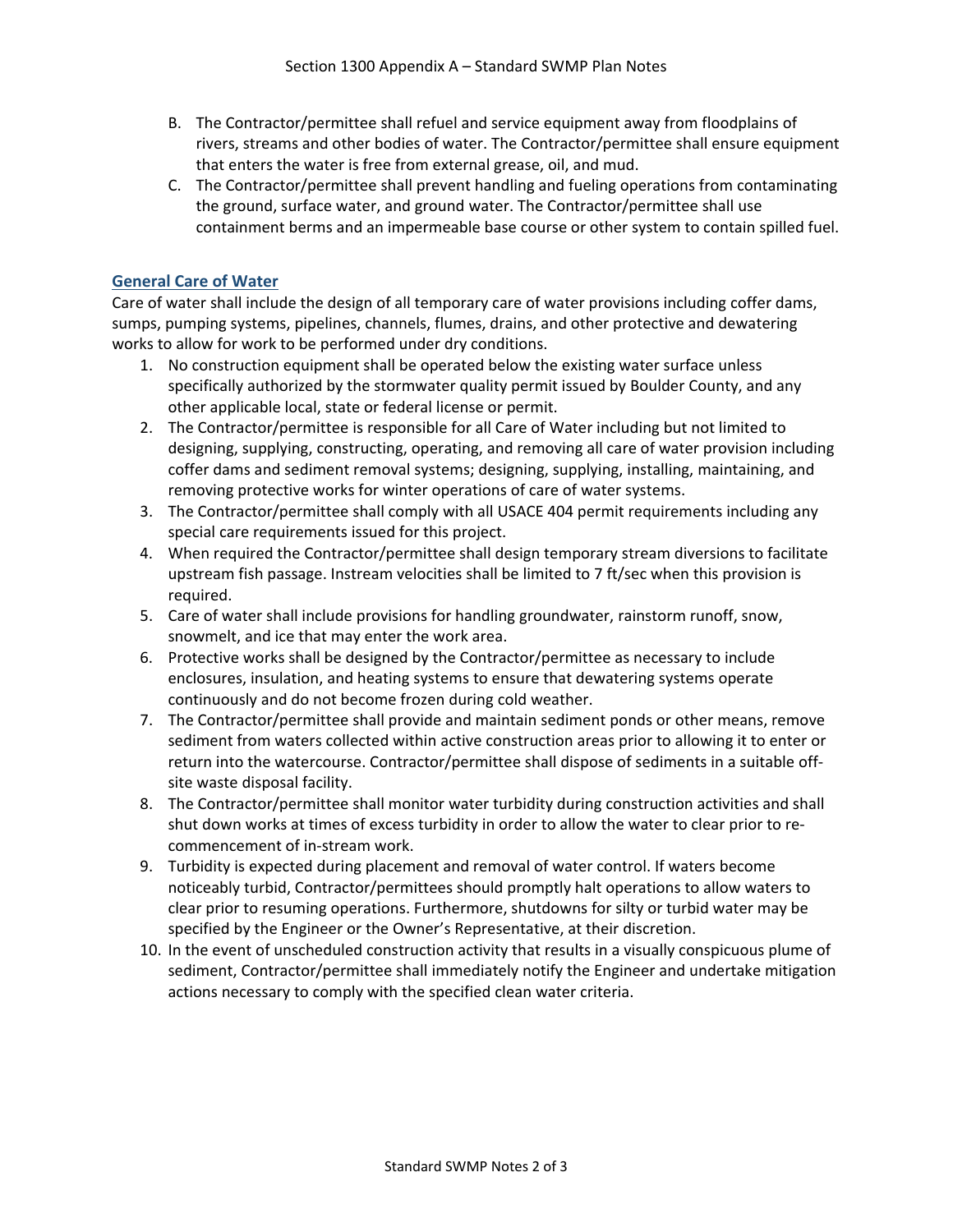#### **Coffer Dams**

- 1. The Contractor/permittee is responsible for the final layout, configuration, maintenance, and removal in their entirety of all coffer dams to be constructed within the project site.
- 2. The Contractor/permittee is responsible for the reclamation, to original or better condition, of all areas impacted by the construction of coffer dams. Reclamation may include but is not limited to the restoration of stable slopes typically equal to or less than 3H:1V, installation of approved erosion control fabric, and installation of an approved native seed mix.
- 3. Cofferdams located in the waterway shall be placed in a manner to prevent their erosion from normal or expected high flows. Furthermore, they should be placed to a sufficient elevation to prevent their overtopping during reasonably anticipated flood events that may compromise the design and performance of the cofferdam.
- 4. The use of riprap or other protection measures on the surfaces of the cofferdam, including the toe of cofferdam slopes exposed to high velocities, is required.
- 5. All temporary fills must be removed in their entirety following construction activities and affected areas graded to proposed conditions.
- 6. Coffer dams shall provide a bypass waterway that is armored and of the minimum dimensions shown in the typical water control channel detail.
- 7. Any coffer dam failures or other works efforts that cause a plume of turbid water to flow downstream shall be reported to the Engineer.

#### **Heavy Equipment Operations and Maintenance**

- 1. Equipment operated below the ordinary high water mark of the river channel, must be inspected and clean of fuel, lubricant leaks, and invasive aquatic species.
- 2. To minimize the spread of invasive species, all equipment shall be power-washed and free of weeds prior to its delivery to the project area. If equipment was used in another wet area within 10 days of initiating work, decontamination practices should be employed to minimize the spread of didymosphenia, New Zealand mud snails, whirling disease, zebra mussels, and other aquatic hitchhikers.
- 3. Equipment operating within or adjacent to any surface waters shall be free of fluid leaks. Biodegradable hydraulic fluids shall be utilized for all equipment operating in surface waters. The Contractor/permittee shall submit a list of equipment operating with certified non‐toxic, biodegradable hydraulic fluids to the engineer prior to use. All fueling, oiling, or maintenance of equipment shall be performed in designated upland locations, with adequate BMPs to contain potential spills.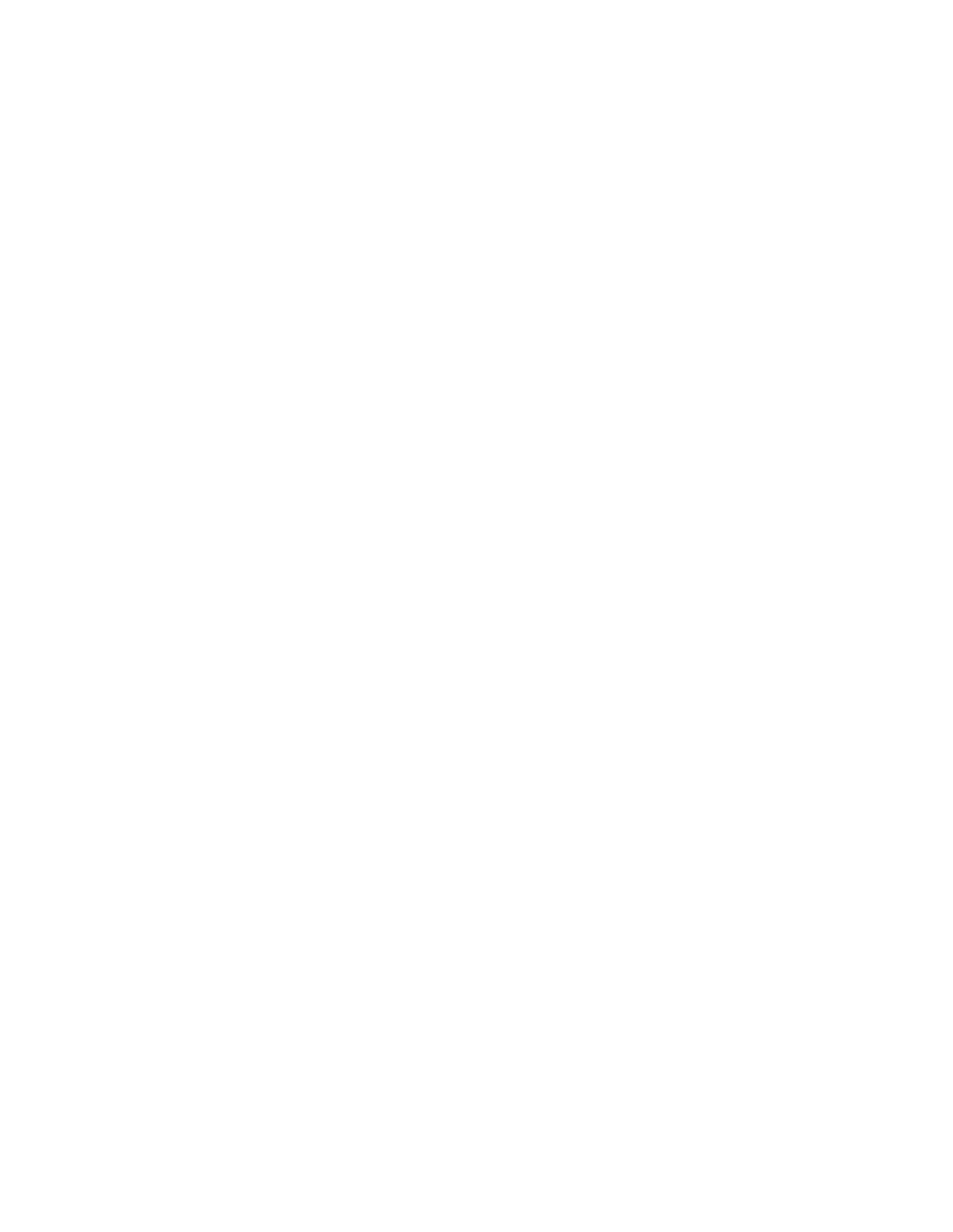# <span id="page-14-0"></span>**Construction Phase Stormwater Management Plan (SWMP)**

for the

# **[PROJECT NAME] ([PROJECT LOCATION])**

Prepared for:

# **BOULDER COUNTY**

**[PROJECT NUMBER]** 

**[MONTH] [YEAR]**

by:

**[DESIGN FIRM] [CITY, STATE]**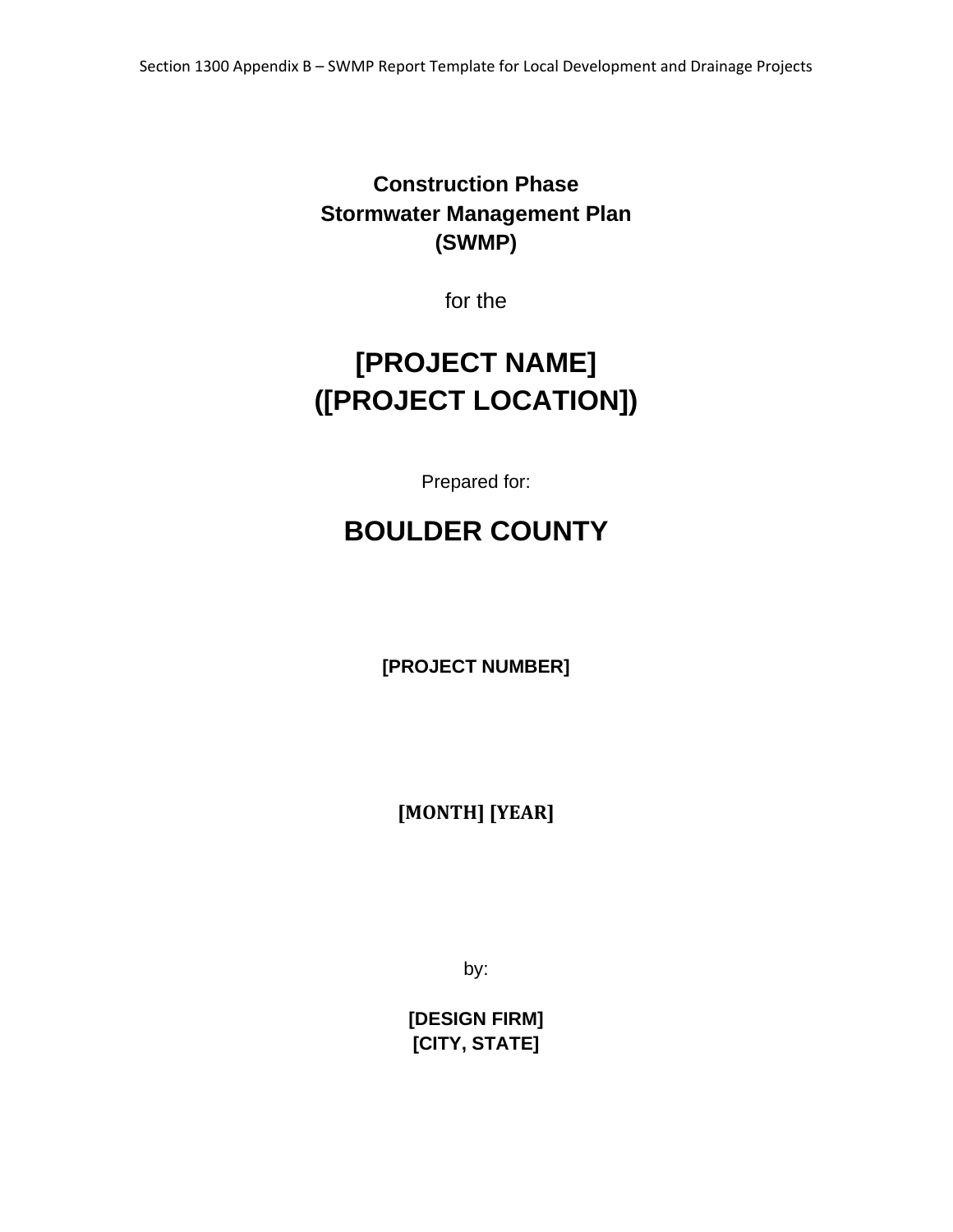# *[PROJECT NAME]*  **Stormwater Management Plan For**

# **BOULDER COUNTY, COLORADO**

# **Project # [PROJECT NUMBER]**

# **Index and Certification Page**

| Section<br><b>Number</b> | <b>Section</b>                                | <b>Number</b><br>Of Pages |
|--------------------------|-----------------------------------------------|---------------------------|
|                          | Introduction                                  | 3                         |
| 1                        | <b>Site Description</b>                       | 1                         |
| $\overline{2}$           | Site Maps                                     | 1                         |
| 3                        | <b>Potential Pollutant Sources</b>            | 1                         |
| $\overline{A}$           | <b>Best Management Practices</b>              | 3                         |
| 5                        | Final Stabilization and Long Term Maintenance |                           |
| 6                        | <b>Inspection and Maintenance</b>             | $\overline{A}$            |
| Appendix 1               | <b>Inspection Forms</b>                       | $\overline{4}$            |
| Appendix 2               | <b>Spill Report Forms</b>                     | $\overline{2}$            |
| Appendix 3               | <b>General Permit Application</b>             | 5                         |

#### **Report Index**

Certifications(s)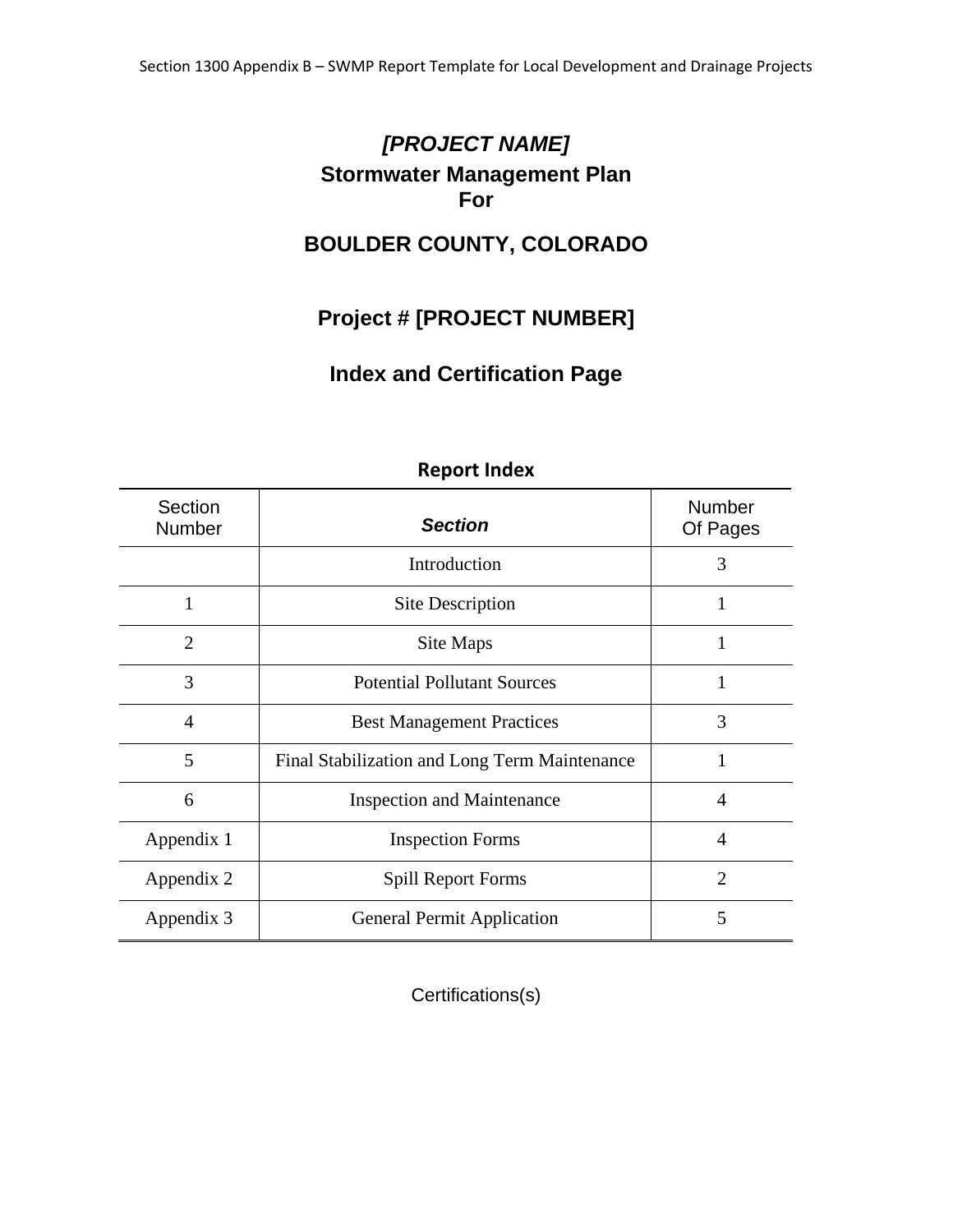# **INTRODUCTION**

## **a) The Colorado Discharge Permit System (CDPS) General Permit and SWMP**

For construction projects that require the disturbance of one acre or more, the U. S. Environmental Protection Agency (EPA) requires that the project owner apply for a stormwater permit under the National Pollutant Discharge Elimination System (NPDES) program. For the purposes of the NPDES program, construction activities are defined as clearing, excavating, grading, etc.

The EPA has delegated this permit program in the State of Colorado to the Colorado Department of Public Health and Environment (CDPHE). In compliance with the provisions of the Colorado Water Quality Control Act, (25-8-101 et seq., CRS, 1973 as amended), and the Federal Water Pollution Control Act, as amended (33 U.S.C. 1251 et seq.; the "Act"), and the regulations and standards adopted and promulgated thereunder, the CDPS General Permit (COR-030000) is issued. This permit is more specifically known as the Colorado Discharge Permit System (CDPS) general permit for Stormwater Discharges Associated with Construction Activities (state stormwater discharge permit). Projects issued a certificate of permit coverage under the state stormwater discharge permit are granted permission to discharge stormwater associated with construction activity into State waters. The state stormwater discharge permit issued for this project follows this page.

This document comprises the Stormwater Management Plan (SWMP) required by CDPHE, for construction projects that disturb one acre or greater of land in accordance with the state stormwater discharge permit. This document establishes a plan to manage the quality of stormwater runoff from construction activities associated with the [PROJECT NAME] in Boulder County, Colorado with the use of best management practices.

This SWMP meets all requirements of Sections B and C of Part I of COR-030000.

This plan is a guide to be used in the field to control and reduce erosion and the discharge of sediments and other pollutants. The plan should be changed, updated, and revised as necessary throughout the construction project. Best management practices should be moved, added, or redesigned as necessary to reduce and control erosion and the discharge of sediment and pollutants in accordance with good engineering, hydrologic and pollution control practices as specified in the Boulder County SDCM.

## **b) Project Owner and Operator**

The project owner and operator is: CONTRACTOR NAME CONTRACTOR ADDRESS 1 CONTRACTOR ADDRESS 2 CONTRACTOR PHONE NUMBER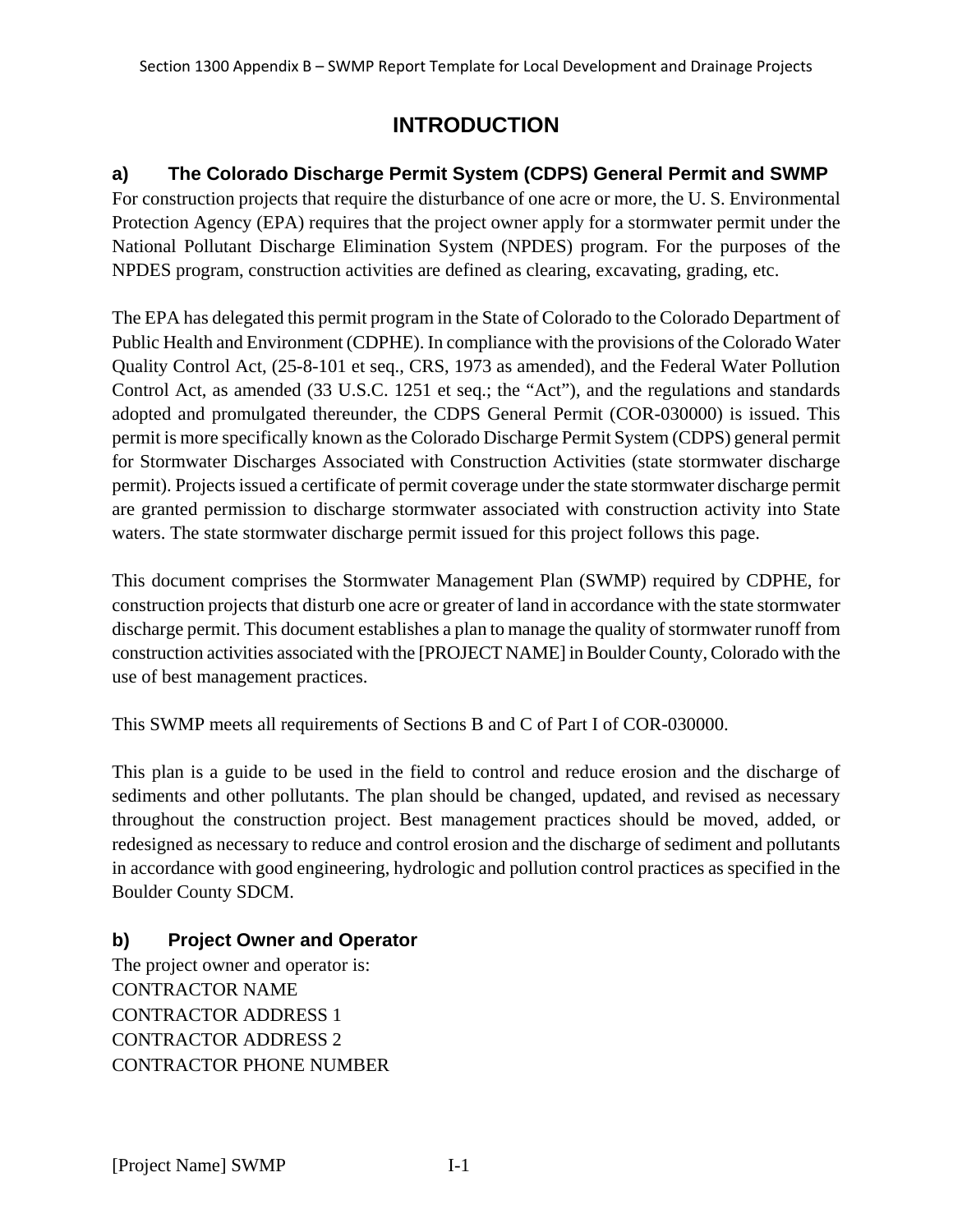## **c) SWMP Signatory Requirements and Certification**

The SWMP must clearly identify contractor(s) and/or subcontractor(s) responsible for implementation of the day-to-day activities necessary to complete project. Contractors and subcontractors must certify that they understand the requirements of the state stormwater discharge permit and the plan. Each contractor and/or subcontractor must complete one of the Contractor's Certification Forms, on page I-4 (Photocopy as necessary).

## **d) SWMP Administrator**

The SWMP Administrator is responsible for the developing, implementing, maintaining, and revising all aspects of the SWMP. [Identify the SWMP Administrator. This can be a specific individual, position, or title]

## **e) Retention of Records**

CONTRACTOR must maintain a copy of this SWMP on site at all times. CONTRACTOR shall retain copies of the SWMP and all reports required by the state stormwater discharge permit for a period of at least three years from the date that the project is completed.

## **f) Standard Permit Conditions**

This section discusses state and federal penalties for non-compliance with the state stormwater discharge permit as well as termination of coverage of the permit. Further explanation of these issues is stated within each individual heading.

## **f.1) Duty to Comply with Permit Conditions**

The EPA and CDPHE have substantial penalties for non-compliance with the state stormwater discharge permit. Any non-compliance constitutes a violation of the Act and is grounds for enforcement action including: permit termination; revocation, re-issuance, or modifications; or denial of permit renewal application. Individuals responsible for such violations are subject to criminal, civil and administrative penalties.

## **f.2) Final Stabilization and Termination of Coverage**

Final stabilization is achieved when all ground surface disturbing activities at the site have been completed, and when a uniform perennial vegetative cover with a density of 70 percent or predisturbance levels has been established or equivalent erosion reduction measures (such as the use of riprap, gabions, or geotextiles) have been employed. Preconstruction photographs shall be taken to aid the estimation of restored vegetative cover. When the site has been fully stabilized, and when BMPs are no longer needed and have been removed, the CONTRACTOR can submit a notice of termination to Boulder County. Upon approval by Boulder County, the CONTRACTOR will notify CDPHE when final stabilization is complete by submitting an Inactivation Notice to CDPHE. The Inactivation Notice is located after the Contractor Certification forms in this document.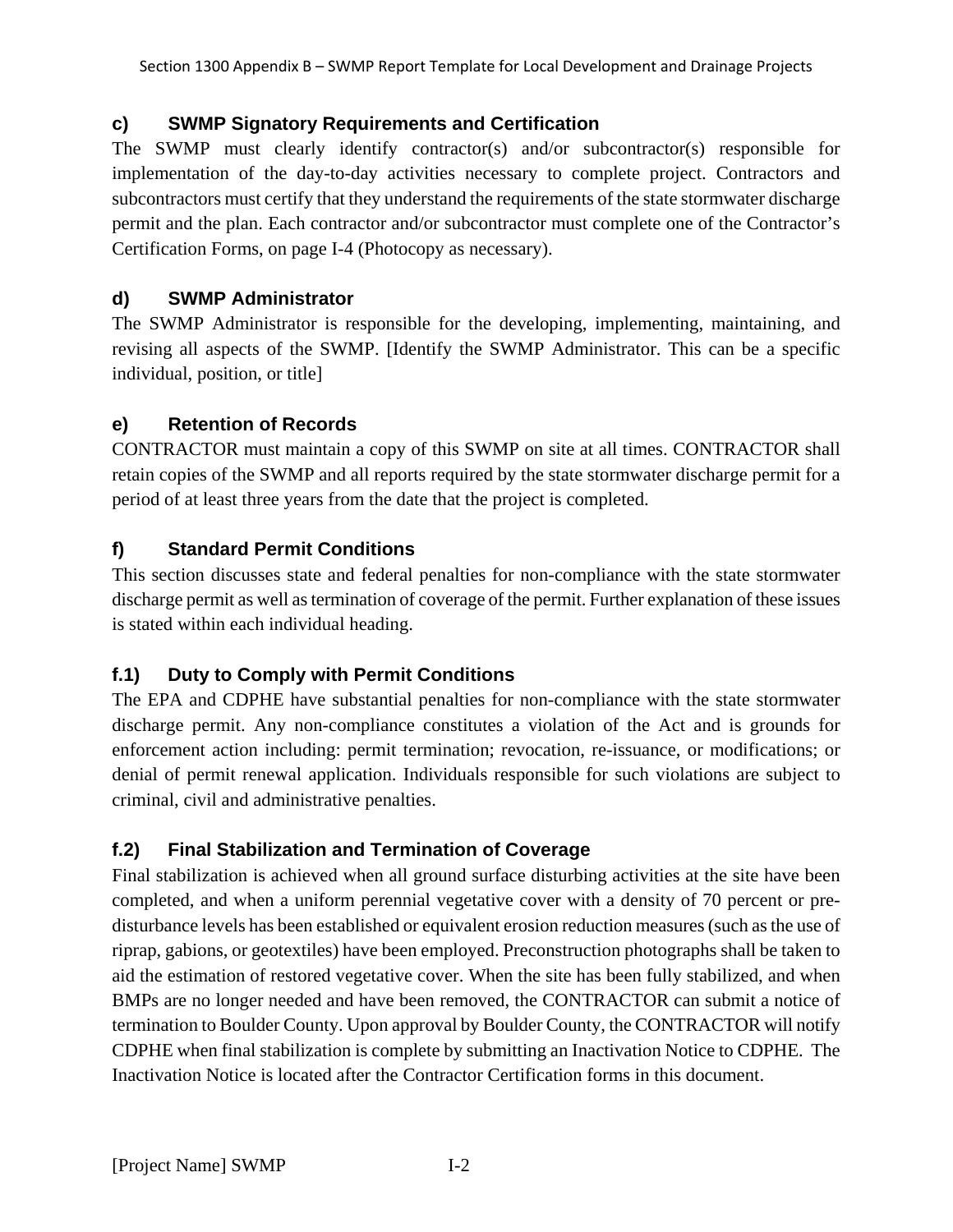## **CONTRACTOR'S AND SUBCONTRACTOR'S CERTIFICATION**

"I certify under penalty of law that I understand the terms and conditions of the general Colorado Discharge Permit System (CDPS) permit that authorizes stormwater discharges associated with industrial activity form the construction site identified as part of this certification."

| Signature   | For                 | Responsible For |
|-------------|---------------------|-----------------|
| (Name)      | (Company)           |                 |
| (Position)  | (Street / P.O. Box) |                 |
| (Signature) | (City, State, Zip)  |                 |
|             |                     | (Activity)      |
| (Name)      | (Company)           |                 |
| (Position)  | (Street / P.O. Box) |                 |
| (Signature) | (City, State, Zip)  |                 |
|             | Phone:              | (Activity)      |
| (Name)      | (Company)           |                 |
| (Position)  | (Street / P.O. Box) |                 |
| (Signature) | (City, State, Zip)  |                 |
|             |                     | (Activity)      |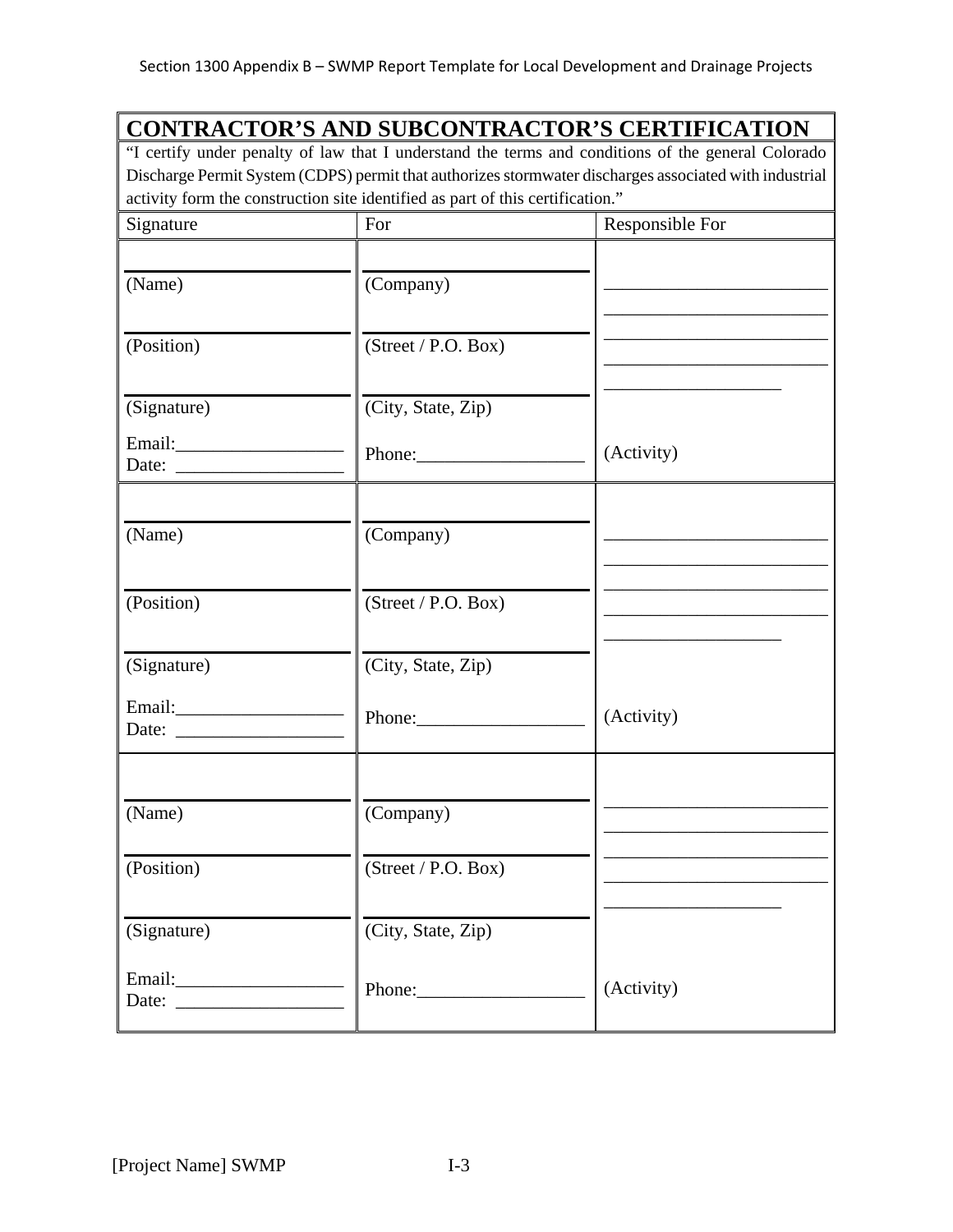# **1. SITE DESCRIPTION**

## **a) Construction Activity Description**

[Provide a description of the nature of the construction activity at the site and the project itself. Include a general description of the location and extents of the project, a summary of the construction to be completed, and the end product]

#### **b) Proposed Sequence of Major Activities**

The sequencing of construction activity will be as follows:

1. [Describe the sequence of the construction activities and associated BMPs in a bulleted list or in a detailed schedule attached to this report.]

#### **c) Area Estimates**

The approximate area of the construction site is [TOTAL PROJECT AREA] acres. The area to undergo disturbance is approximately [EXPECTED AREA OF DISTURBANCE DUE TO CONSTRUCTION INCLUDING CLEARING EXCAVATION, GRADING, ETC] acres.

#### **d) Soils**

[Provide a summary of any existing data used in the development of construction plans or the SWMP that describe the soil and existing potential for soil erosion. This may include soils data, site soil investigations, etc.]

## **e) Existing Vegetation**

[Provide a description of the existing vegetation at the site and an estimate of the percent vegetative ground cover. Pre-disturbance pictures should be taken so final stabilization can be validated as being achieved.]

#### **f) Potential Pollution Sources**

[Provide a precise location and description of all potential pollution sources] The Contractor will reduce the potential for contamination to stormwater runoff by implementing the best management practices contained in this document.

#### **g) Non-Stormwater Discharges**

[Provide a precise location and description of any anticipated allowable sources of non-stormwater discharge at the site (e.g. uncontaminated springs, irrigation return flow, construction dewatering, etc.)]

#### **h) Receiving Waters**

[Provide a general description of drainage at the site. Provide the name of receiving water(s) and the size, type and location of any outfalls. If the stormwater discharge is to a municipal separate storm sewer system, include the name, location of discharge, and the ultimate receiving water(s).]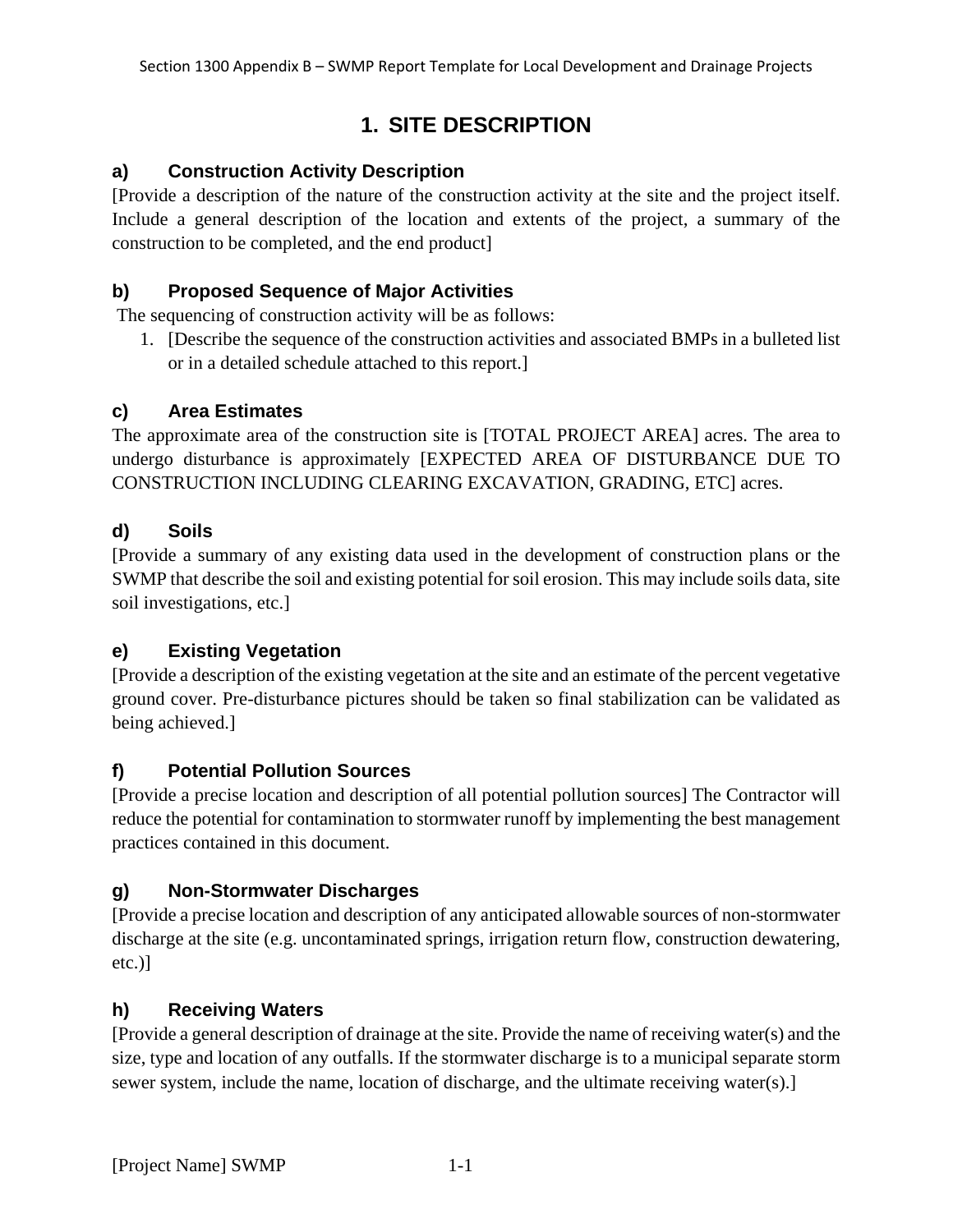# **2. SWMP PLANS**

[Provide a brief description of attached maps for the SWMP. The map(s) must include

1) Construction site boundaries

2) All areas of ground surface disturbance

3) Areas of cut and fill

4) Areas used for storage of building materials, equipment, soil, or waste

5) Locations of dedicated batch plants

6) Locations of all structural BMPs

7) Locations of all non-structural BMPs as applicable

- 8) Delineations of all floodplains and floodways
- 8) Locations of springs, streams, wetlands and other surface waters

SWMP plans shall include construction details for each construction BMP that is specified on the SWMP plan.]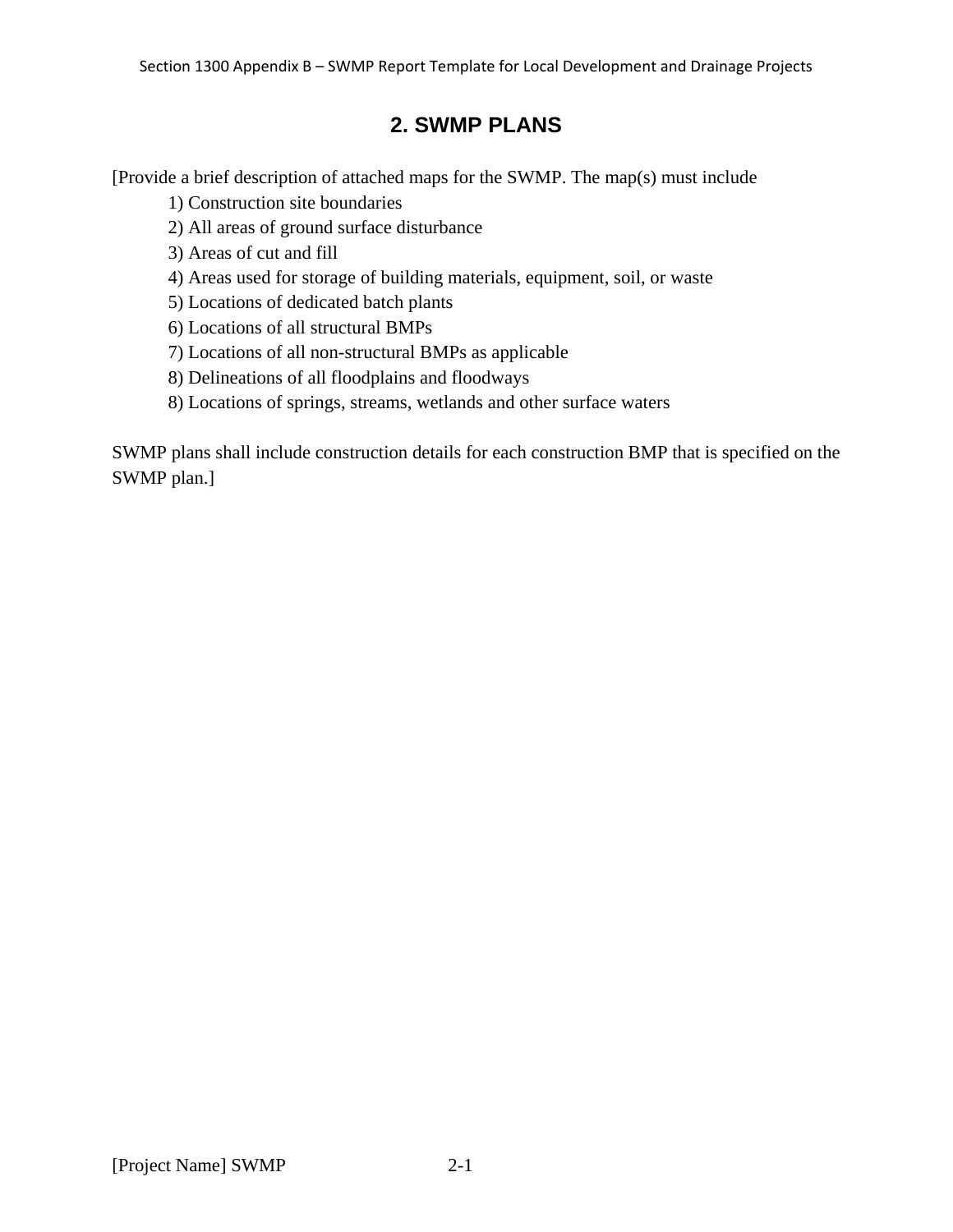# **3. POTENTIAL POLLUTANT SOURCES**

The following sources and activities have been identified as having the potential to contribute pollutants to stormwater discharges. These sources will be controlled through BMP selection and implementation as described in Section 4 Best Management Practices of this chapter.

[Identify and describe sources determined to have the potential to contribute pollutants to stormwater discharges. As required under Section I.B.3.d of the state stormwater discharge permit, at a minimum, each of the following sources/activities must be evaluated for the potential to contribute pollutants to stormwater discharges:

- 1) All disturbed and stored soils
- 2) Vehicle tracking of sediments
- 3) Management of contaminated soils
- 4) Loading and unloading operations
- 5) Outdoor storage activities (building materials, fertilizers, chemicals, etc.)
- 6) Vehicle and equipment maintenance and fueling
- 7) Significant dust or particulate generating processes
- 8) Routine maintenance activities using fertilizers, pesticides, detergents, fuels, solvents, oils, etc.
- 9) On-site waste management practices (waste piles, liquid wastes, dumpsters, etc.)
- 10) Concrete truck/equipment washing, including the concrete truck chute, fixtures and equipment
- 11) Dedicated asphalt and concrete batch plants
- 12) Non-industrial waste sources such as worker trash and portable toilets; and
- 13) Other areas or procedures where potential spills can occur]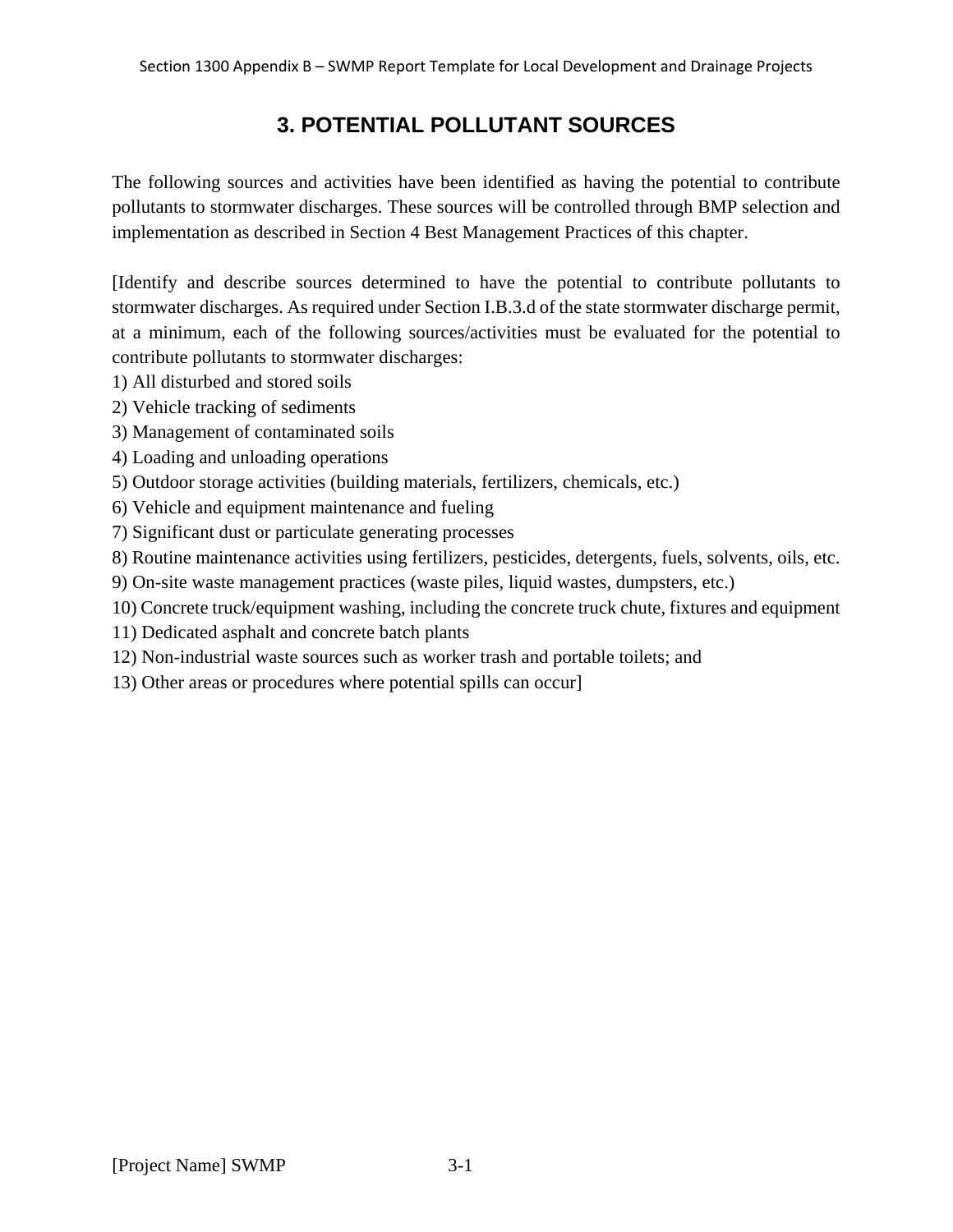# **4. BEST MANAGEMENT PRACTICES**

#### **a) Erosion and Sediment Control Devices**

Soil erosion and sediment controls are measures that are used to reduce the amount of soil particles that are carried off a land area and deposited in the receiving water. This section provides a general description of the most appropriate measures planned for this project. The contractor or whoever the owner/operator has chosen as the responsible party for the erosion and sediment control devices must amend this SWMP and adjust the locations and types of best management practices as needed depending on the daily construction activities so that erosion, sediment, and other pollutants are controlled in accordance with good engineering, hydrologic and pollution control practices as specified in the Boulder County SDCM..

All applicable soil erosion and sediment control measures shall be implemented in accordance with the guidelines contained herein prior to commencement of field construction activities at each location. Measures shall be maintained during and after the construction activity until final stabilization is accomplished. Upon successful revegetation of the disturbed area, all temporary soil erosion and sediment control measures will be removed by the contractor.

#### **a.1) Structural Practices**

Various structural erosion and sediment control devices will be used on site. This section gives a description of each. [Provide a description and location of all structural erosion and sediment control practices that will be implemented with this project in the following subsections or in a general paragraph where appropriate. Practices may include, but are not limited to straw bales, wattles/sediment control logs, silt fences, earth dikes, drainage swales, sediment traps, subsurface drains, pipe slope drains, inlet protection, outlet protection, gabions, and temporary or permanent sediment basins.] The locations of these measures are shown on the SWMP Plans.

## **a.1.1) [NAME OF PRACTICE]**

[Provide a description and location of the structural erosion and sediment control practice. Description should include the installation and implementation of the BMP. Insert additional sections as needed.]

## **a.2) Non-Structural Practices**

Various non-structural erosion and sediment control devices will be used on site. This section gives a description of each. [Provide a description and location of all non-structural erosion and sediment control practices that will be implemented with this project in the following subsections or in a general paragraph where appropriate. Practices may include, but are not limited to temporary vegetation, permanent vegetation, mulching, geotextiles, sod stabilization, slope roughening, vegetative buffer strips, protection of trees, and preservation of mature vegetation.]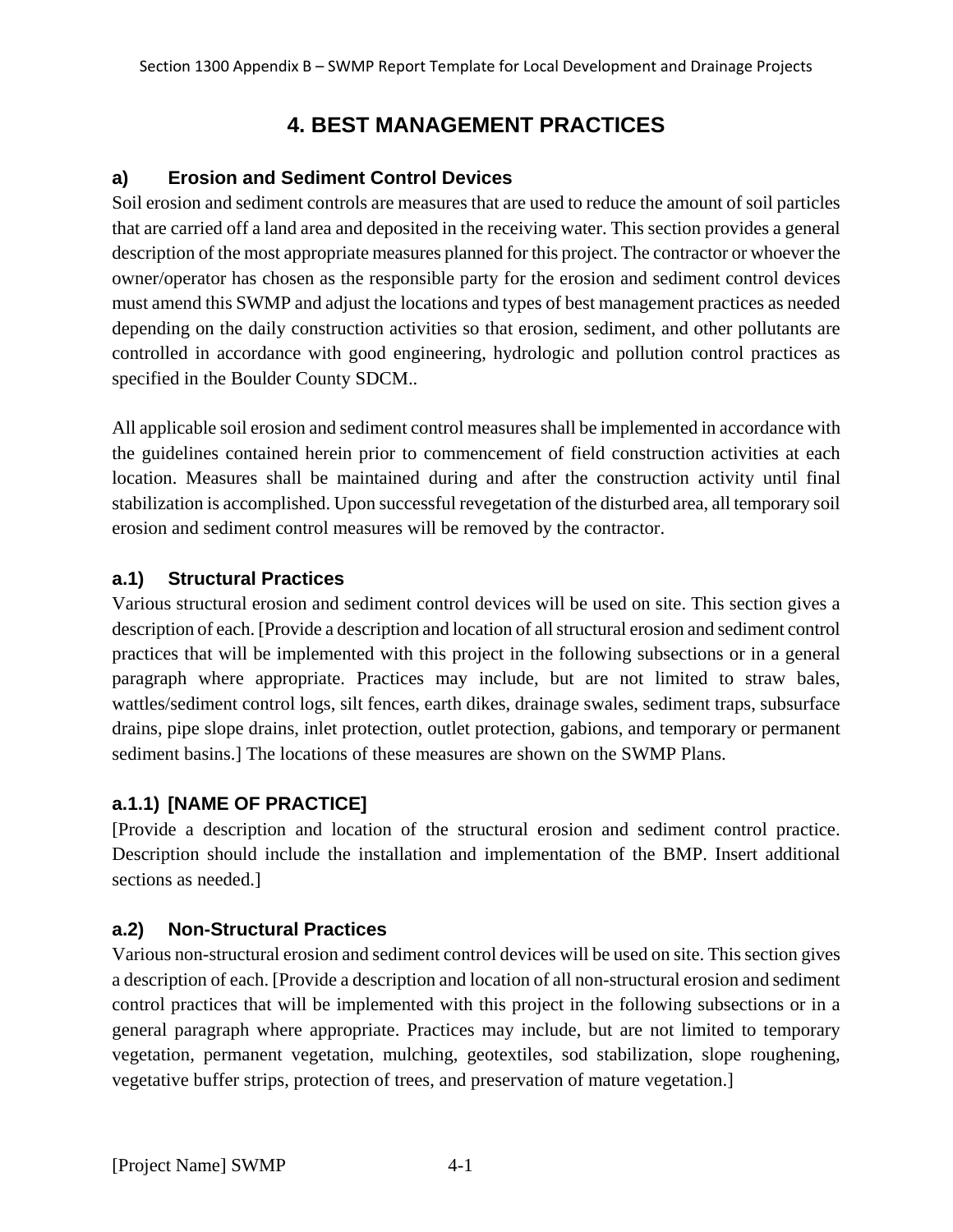## **a.2.1) [NAME OF PRACTICE]**

[Provide a description and location of the non-structural erosion and sediment control practice. Description should include the interim and permanent stabilization practices and site-specific scheduling for implementation. Insert additional sections as needed.]

#### **b) Phased BMP Implementation**

[Provide a description of the relationship between phases of construction, and the implementation of structural and non-structural stormwater management controls. Identify stormwater management controls to be implemented during the project phases. These controls can include, but are not limited to clearing and grubbing; road construction; utility and infrastructure installation; vertical construction; final grading; and final stabilization. Phased implementation should be based on the proposed sequence of major activities included in Section 1.b.]

## **c) Materials Handling and Spill Prevention**

[Describe and locate all practices implemented at the site to minimize impacts from procedures or significant materials (defined in Part I.E. of the state stormwater discharge permit) that could contribute pollutants to runoff. Such procedures or significant materials could include exposed storage of building materials, paints and solvents, fertilizers or chemicals, waste material, and equipment maintenance or fueling procedures. Identify any areas or procedures where potential spills can occur and response procedures.]

## **c.2.1) [NAME OF PRACTICE]**

[Provide a description and location of the practice. Insert additional sections as needed.]

## **d) Dedicated Concrete or Asphalt Batch Plants**

[Provide a description and location of all practices implemented at the site to control stormwater pollution from dedicated concrete batch plants or dedicated asphalt plants included in this certification.]

## **d.2.1) [NAME OF PRACTICE]**

[Provide a description and location of the practice. Insert additional sections as needed.]

## **e) Vehicle Tracking Control**

[Provide a description and location of all practices implemented at the site to control potential sediment discharges from vehicle tracking. Practices can include minimizing site access, street sweeping or scraping, tracking pads, graveled parking areas, requiring that vehicles stay on paved areas on-site, wash racks, contractor education, and/or sediment control BMPs, etc.]

## **e.2.1) [NAME OF PRACTICE]**

[Provide a description and location of the practice. Insert additional sections as needed.]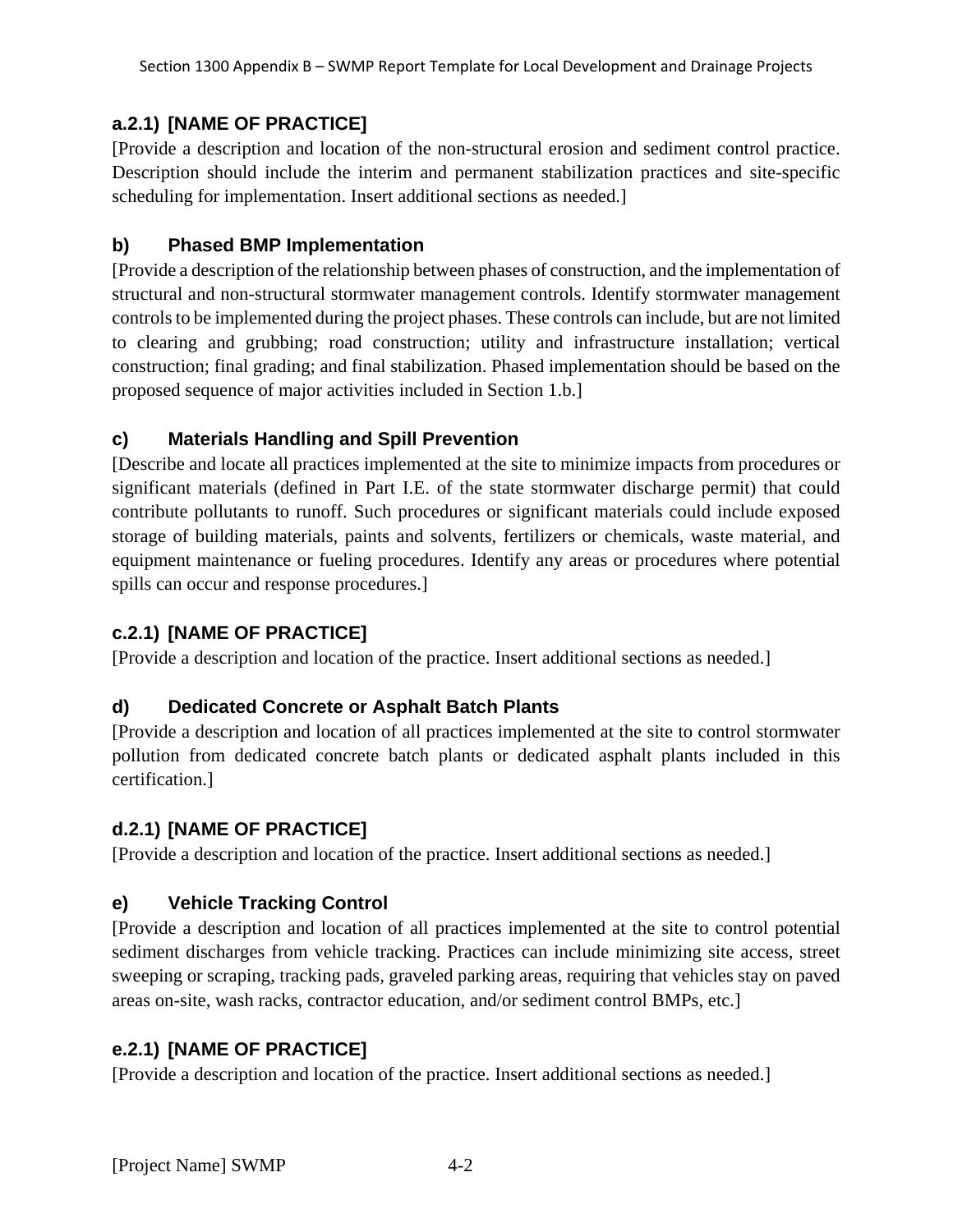## **f) Waste Management and Disposal**

[Provide a description and location of the practices implemented to control stormwater pollution from all construction site wastes (liquid and solid), including concrete washout activities. Describe and locate the practices to be used that will ensure that wash water from concrete activities is never discharged from the site as surface runoff or to surface waters as this is an illegal practice.

## **f.2.1) [NAME OF PRACTICE]**

[Provide a description and location of the practice. Insert additional sections as needed.]

## **g) Groundwater and Stormwater Dewatering**

[Provide a description and location of the practices implemented to control stormwater pollution from the dewatering of *uncontaminated* groundwater or stormwater from excavations, wells, etc. to the ground. For any construction dewatering of groundwater not authorized under a separate CDPS dewatering permit, the SWMP shall clearly describe and locate the practices to be used that will ensure that no groundwater from construction dewatering is discharged from the site as surface runoff or to surface waters.]

## **g.2.1) [NAME OF PRACTICE]**

[Provide a description and location of the practice. Insert additional sections as needed.]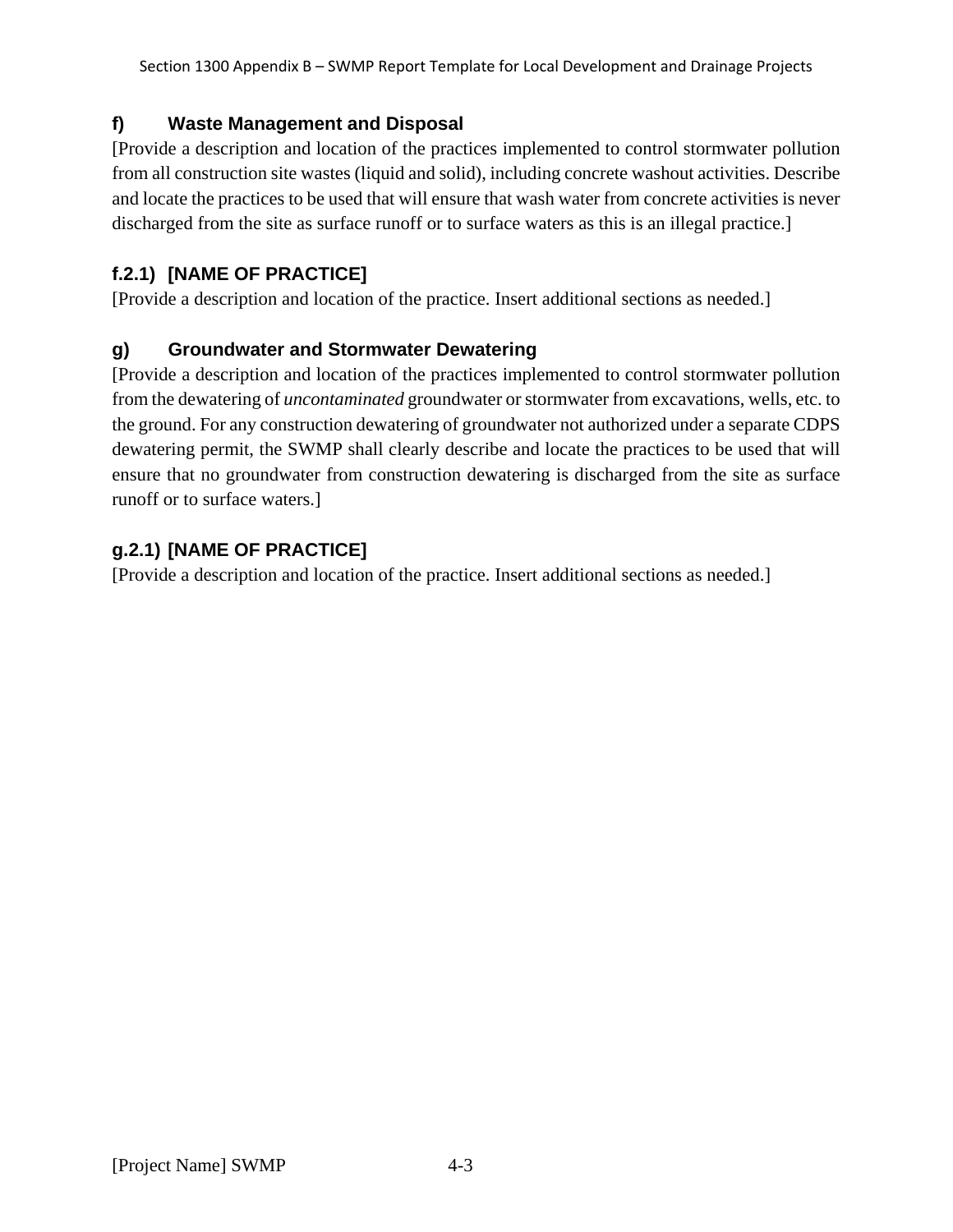# **5. FINAL STABILIZATION AND LONGTERM MANAGEMENT**

#### **a) Final Stabilization**

Final stabilization consists of the final planting of perennial vegetation in all disturbed, unvegetated areas affected by construction that are not covered with a hardscape such as rock, asphalt, or concrete.

The temporary erosion control devices shall be removed upon project completion by the contractor. The owner/operator is responsible for final site stabilization (with perennial vegetative species) within 30 days of project completion or as otherwise specified by the contract documents. Following the completion of construction and planting activities, the construction inspector shall conduct periodic site reviews to ensure that vegetation establishment is satisfactory. If vegetative cover is not adequate, special steps to correct problems shall be implemented such as over-seeding, mulching, sodding, or the use of erosion control blankets.

Final stabilization is achieved when all soil-disturbing activities at the site have been completed, and when a uniform perennial vegetative cover with a density of 70 percent has been established or equivalent measures (such as the use of riprap, gabions, or geotextiles) have been employed. When the site has been fully stabilized and all stormwater discharges from construction activities that are authorized by this state stormwater discharge permit are eliminated, the project is then terminated. The Contractor will notify CDPHE and Boulder County when final stabilization is complete by submitting an Inactivation Notice. The Inactivation Notice is located after the Contractor Certification forms at the end of the Introduction.

[Provide a description of all practices to be used to achieve final stabilization of all disturbed areas at the site. Final stabilization practices must include, as appropriate, seed mix selection and application methods, soil preparation and amendments, soil stabilization practices, and appropriate sediment control BMPS as needed until final stabilization is achieved.]

## **a.1) [NAME OF PRACTICE]**

[Provide a description and location of the practice. Insert additional sections as needed.]

## **b) Long-Term Practices**

The following practices will be installed as permanent controls or controls that do not need to be removed after construction is terminated and the site is fully stabilized with vegetation. These practices will be used to control pollutants in stormwater discharges that will occur after construction operations have been completed.

## **b.1) [NAME OF PRACTICE]**

[Provide a description of the practice that will be used to control pollutants in stormwater discharges that will occur after construction operations have been completed at the site. Insert additional sections as needed.]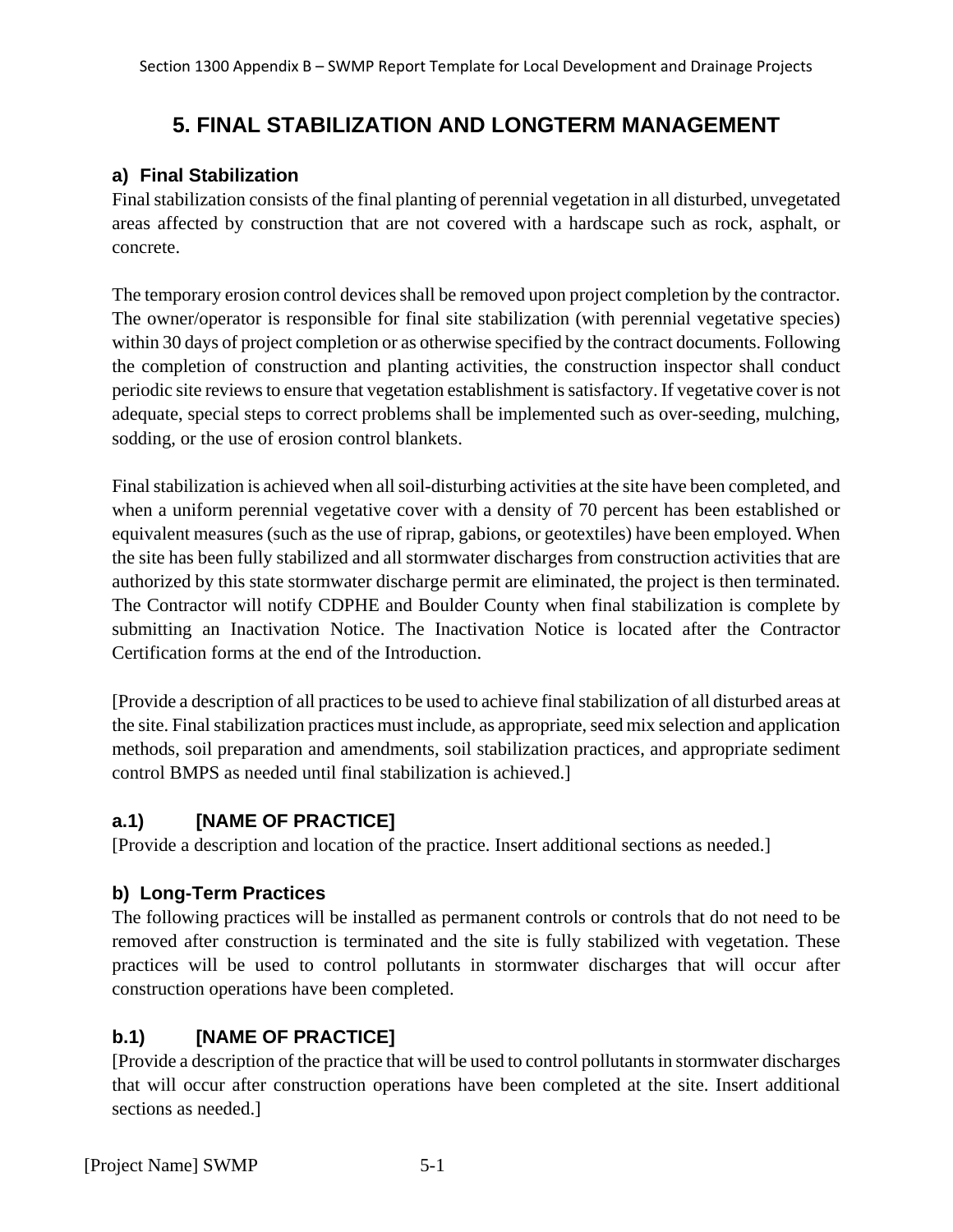# **6. INSPECTION AND MAINTENANCE**

#### **a) Maintenance and Inspection**

All erosion and sediment control devices shall be installed pursuant to the specifications and the construction details. They shall be maintained so that they remain effective at all times. Sediment will be removed from behind sediment controls when it reaches one-half the height of the control.

A thorough inspection of the stormwater management system shall be performed at least once every 14 days and within 24 hours after the end of any precipitation or snowmelt event that causes surface erosion. Any reduction in inspections shall comply with the requirements of section I.6.a of the state stormwater discharge permit and shall be documented in the inspection record. During inspection, the construction inspector shall complete the inspection forms found in Appendix 1. These sheets should be copied and used as necessary. Ineffective temporary erosion control measures shall be repaired as soon as possible after identification. The construction inspector shall immediately install additional temporary erosion control devices in any area deemed in need of protection.

If inspection results indicate a need for revision to the SWMP, the plan shall be revised and implemented, as appropriate, within seven calendar days following the inspection. All modifications should be noted on the Record of Revisions sheet found in Appendix 1. The inspection reports shall identify any incidents of non-compliance with the state stormwater discharge permit.

#### **b) Material Management Practices**

Properly managing hazardous, toxic, or petroleum products on the construction site will greatly reduce the potential for stormwater pollution by these materials. Good housekeeping along with proper use and storage of these construction materials form the basis for proper hazardous material management.[Provide a description of all maintenance procedures implemented at the site to maintain all erosion and sediment control practices and other protective practices identified in the SWMP.]

## **b.1) Good Housekeeping**

The proper use of materials and equipment along with the use of good housekeeping practices greatly reduces the potential for contaminating stormwater runoff. The following is a list of good housekeeping practices to be used during the construction project:

- Storage of hazardous materials, chemicals, fuels, and oils, and fueling of construction equipment, shall not be performed within 150 feet of any stream bank, wetland, water supply well, spring, or other water body.
- An effort will be made to store only enough product required to do the job.
- Materials stored on the site will be stored in a neat, orderly manner in their appropriate containers and, if possible, under a roof or other enclosure.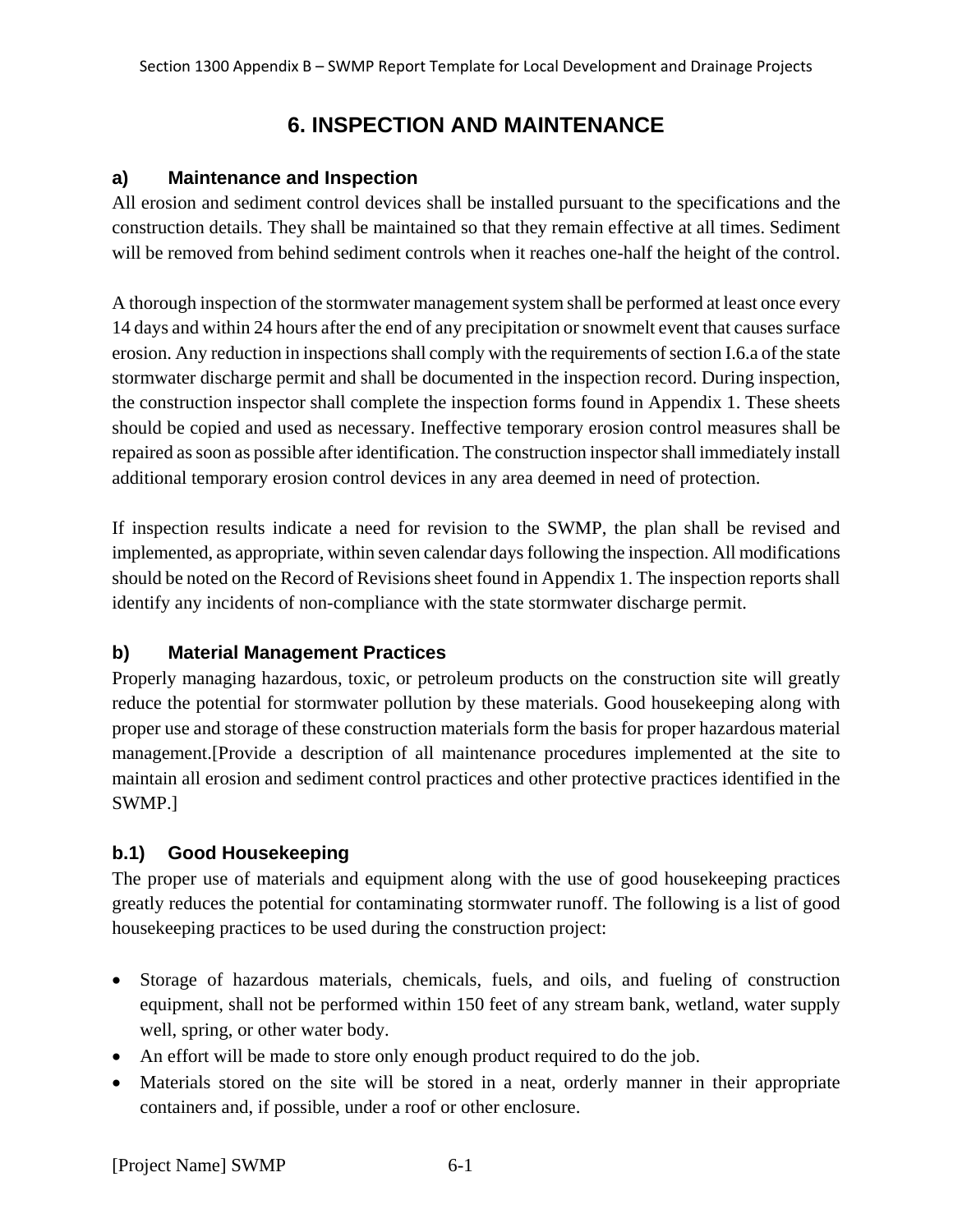- Products will be kept in their original containers with the original manufacturer's label.
- Substances will not be mixed with one another unless recommended by the manufacturer.
- Whenever possible, all of the product will be used up before disposing of the container.
- Manufacturer's recommendations for proper use and disposal of a product will be followed.
- If surplus product must be disposed of, manufacturers' or local and state recommended methods for proper disposal will be followed.

#### **b.2) Product-Specific Practices**

Due to the chemical makeup of specific products, certain handling and storage procedures are required to promote the safety of handlers and prevent the possibility of pollution. Care shall be taken to follow all directions and warnings for products used on the site. All pertinent information can be found on the Material Safety Data Sheets (MSDS) for each product. The MSDS sheets should be located with each product container it represents. Several product-specific practices are listed in the following sections. [delete or add subsections as applicable]

#### **b.2.1) Petroleum Products**

On-site vehicles will be monitored for leaks and receive regular maintenance to reduce the chance of leakage. Petroleum products will be stored in tightly sealed containers that are clearly labeled. Preferably, the containers will be stored in a covered truck or trailer that provides secondary containment for the products.

Bulk storage tanks having a capacity of greater than 55 gallons will be provided with secondary containment. Containment can be provided by a temporary earthen berm or other means. After each rainfall, the contractor shall inspect the contents of the secondary containment area. If there is no visible sheen on the collected water, it can be pumped to the ground in a manner that does not cause scouring. If a sheen is present, it must be cleaned up prior to discharging the water.

Bulk fuel or lubricating oil dispensers shall have a valve that must be held open to allow the flow of fuel or oil. During fueling operations, the contractor shall have personnel present to detect and contain spills.

#### **b.2.2) Fertilizers**

Fertilizers used to stimulate vegetation growth will be used in minimal amounts recommended by the manufacturer with the approval of Boulder County Parks and Open Space if the project is subject to their approval. Once applied, the fertilizer will be worked into the soil to limit exposure to stormwater.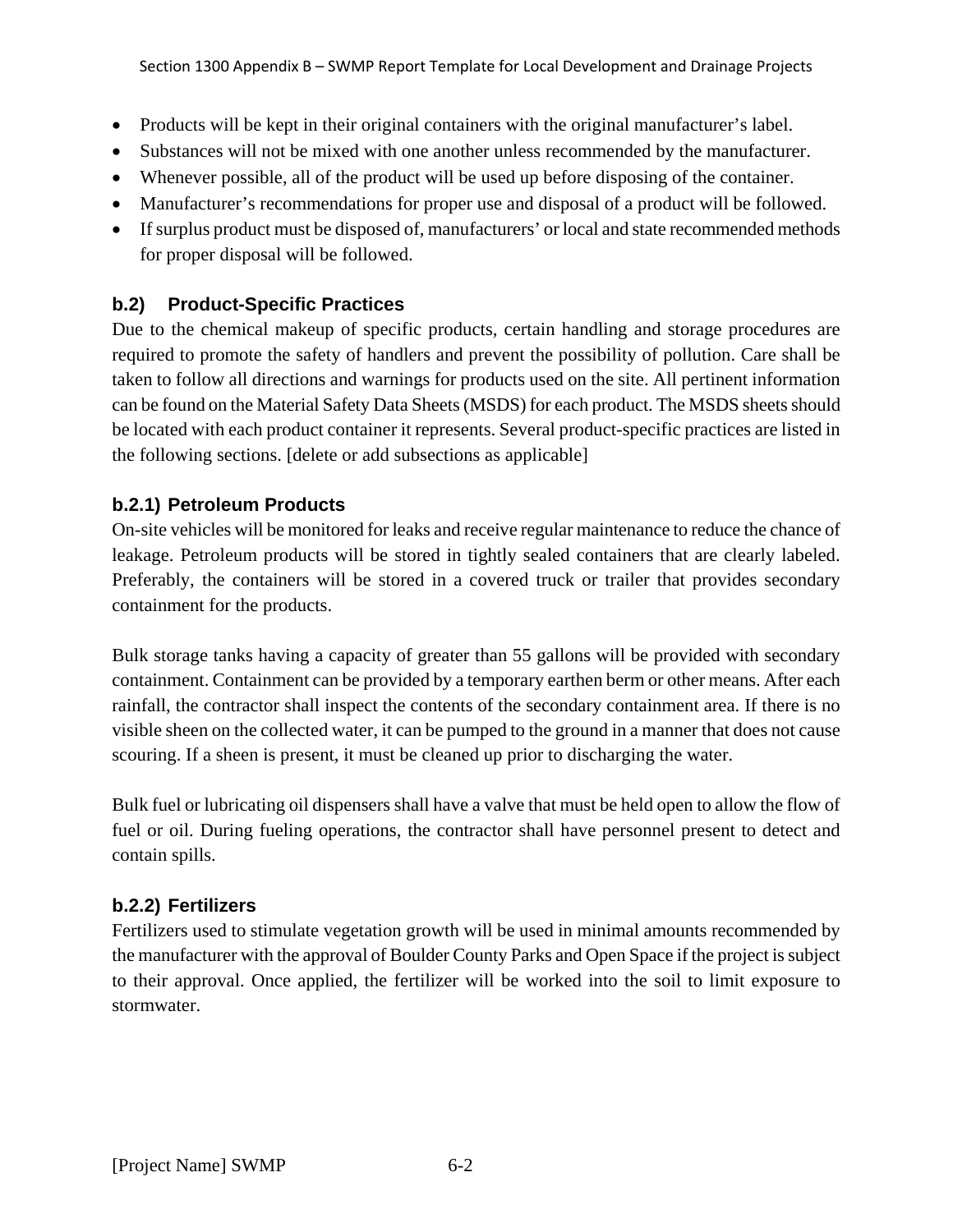#### **c) Spill Control and Cleanup**

In addition to the material management practices discussed previously, the following spill control and cleanup practices will be followed to prevent stormwater pollution in the event of a spill:

- Spills will be contained and cleaned up immediately after discovery.
- Manufacturer's methods for spill cleanup of a material will be followed as described on the material's MSDS.
- Materials and equipment required for cleanup procedures will be kept readily available on the site, either at an equipment storage area or on contractor's trucks. Equipment to be kept on the site will include but not be limited to brooms, dust pans, shovels, granular absorbents, sand, saw dust, absorbent pads and booms, plastic and metal trash containers, gloves, and goggles.
- Personnel on the site will be made aware of cleanup procedures and the location of spill cleanup equipment.
- Toxic, hazardous, or petroleum product spills will be documented to the appropriate federal, state, and local agencies.
- Spills will be documented and a record of the spills will be kept with this SWMP.

If a spill occurs that is reportable to the federal, state, or local agencies, the contractor is responsible for making the notifications.

The federal reportable spill quantity for petroleum products is defined in 40 CFR 110 and is any oil spill that:

- Violates applicable water quality standards,
- Causes a film or sheen upon or discoloration of the water surface or adjoining shoreline, or
- Causes a sludge or emulsion to be deposited beneath the surface of the water or adjoining shorelines.

The federal reportable spill quantities for hazardous materials are listed in 40 CFR, Part 302.4 in the table entitled *List of Hazardous Substances and Reportable Quantities*. Ethylene glycol (antifreeze) should be included in this list and has a reportable quantity of one pound. A procedure for determining a reportable spill is included in Appendix 2 along with a copy of the Spill Report Form to be filled out in case of a spill.

A release of any chemical, oil, petroleum product, sewage, etc., which may enter waters of the State of Colorado (which include surface water, ground water and dry gullies or storm sewers leading to surface water) must be reported to CDPHE immediately (25-8-601 CRS). Written notification to CDPHE must follow within five (5) days (5 CCR 1002-61, Section 61.8(5)(d)). Any accidental discharge to the sanitary sewer system must be reported immediately to the local sewer authority and the affected wastewater treatment plant.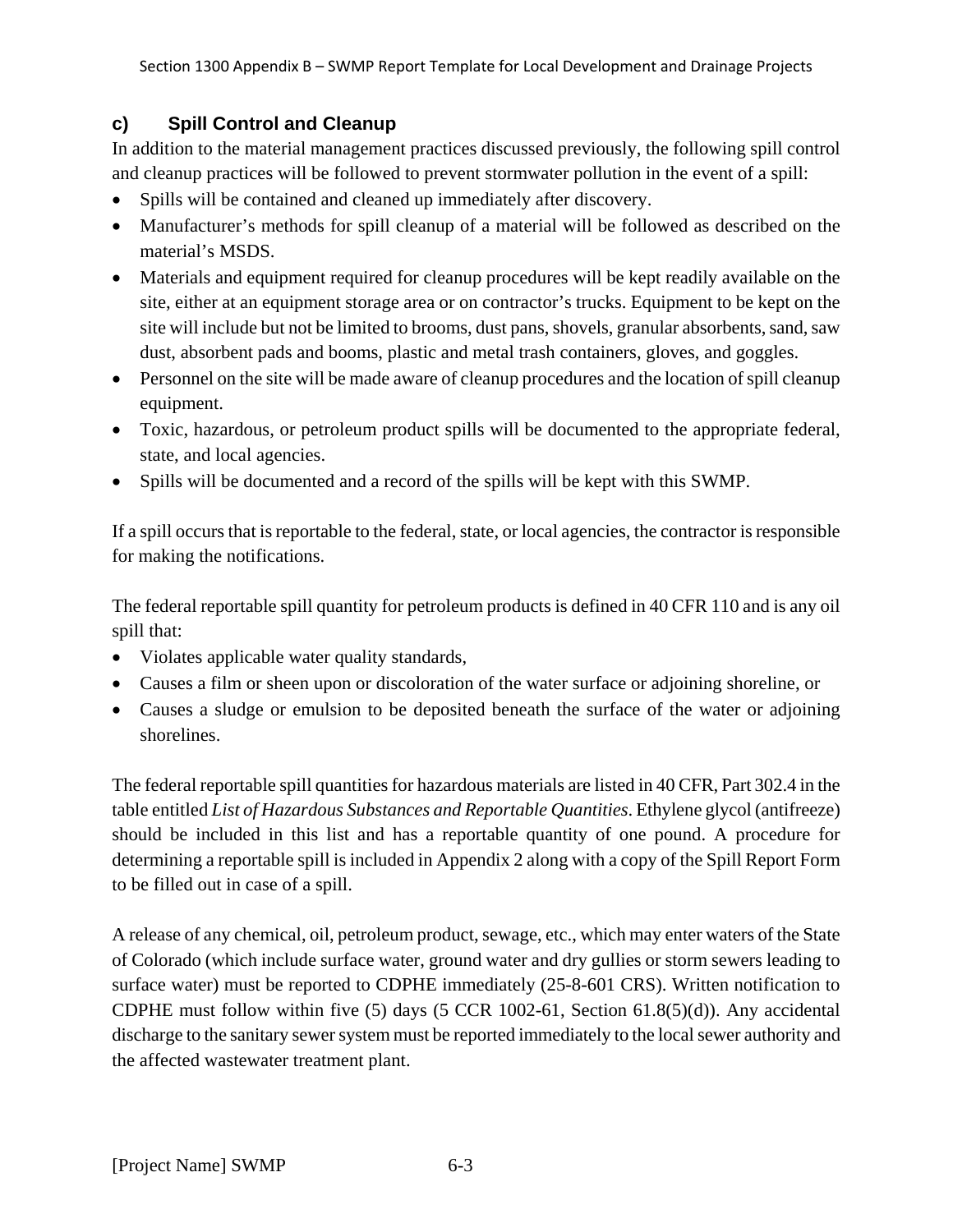Releases of petroleum products and certain hazardous substances listed under the Federal Clean Water Act (40 CFR Part 116) must be reported to the National Response Center as well as to CDPHE as required under the Clean Water Act and the Oil Pollution Act.

If a spill is reportable, the Contractor's superintendent will notify the Owner and the following authorities:

| Federal: | National Response Center - 1-800-424-8802                                                                                                                                     |
|----------|-------------------------------------------------------------------------------------------------------------------------------------------------------------------------------|
| State:   | Colorado Department of Public Health and Environment<br>Toll-Free 24-hour Environmental Emergency Spill Reporting Line<br>1-877-518-5608                                      |
| Local:   | Local Emergency Planning Committee (OEM) (303) 273-1622<br>Division of Oil & Public Safety-Storage Tanks (303) 318-8547<br>Oil and Gas Conservation Commission (303) 894-2100 |

If a reportable release occurs, a modification to the SWMP must be made within 14 days. The modification shall include:

- a description of the release;
- the date of the release:
- an explanation of why the spill happened;
- a description of procedures to prevent future spills and/or releases from happening; and
- a description of response procedures if a spill or release would occur again and within 14 days of the release.

A written description of the release must be submitted to the permitting authority that includes:

- a description of the release, including the type of material and an estimated amount of spill;
- the date of the release:
- an explanation of why the spill happened;
- a description of the steps taken to prevent and control future releases.

These modifications to the SWMP must be made by the contractor and will be documented on the Spill Report form in Appendix 2. In addition, the Spill Report form must be certified at the bottom.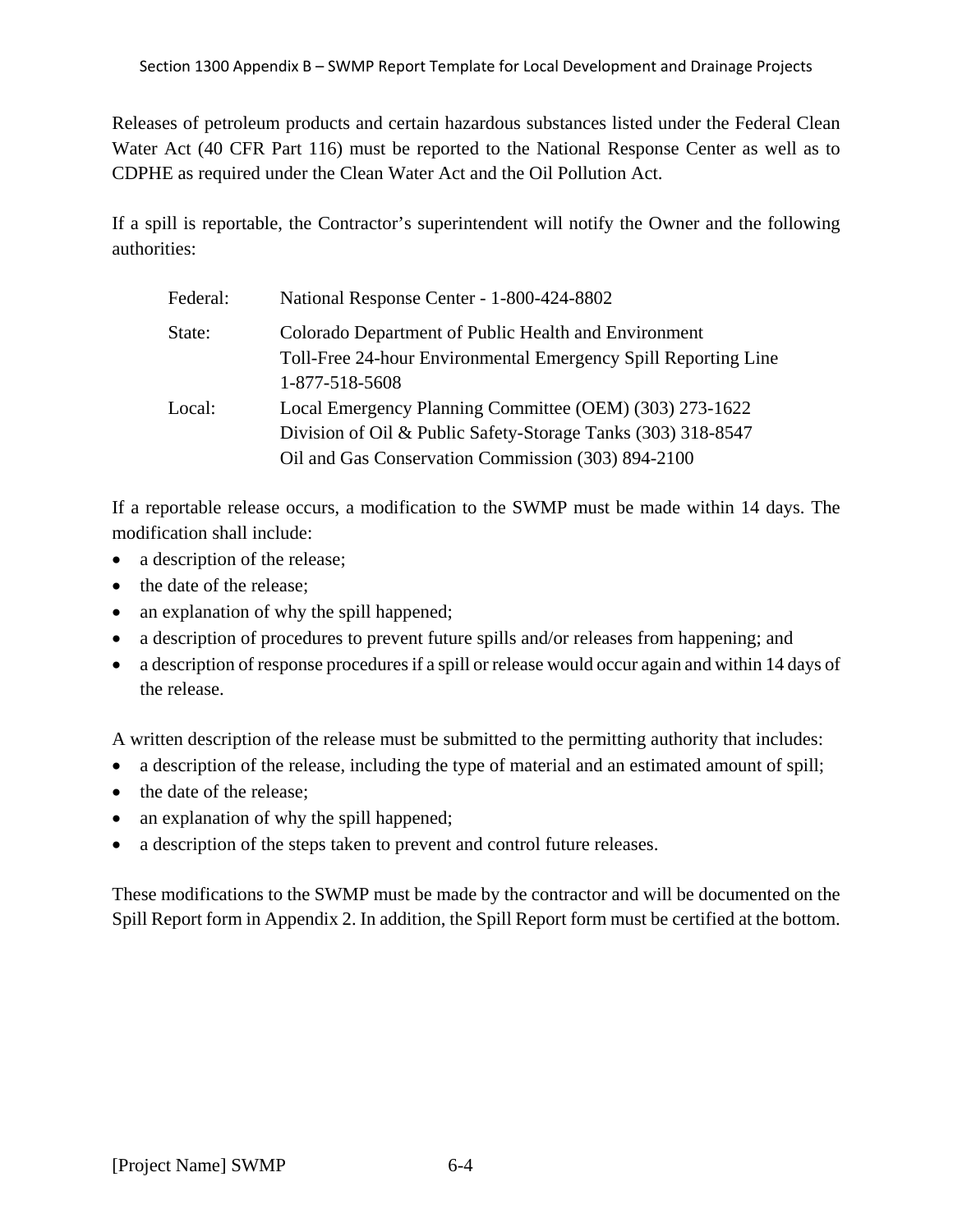## **SWMP REPORT APPENDIX 1 INSPECTION FORMS**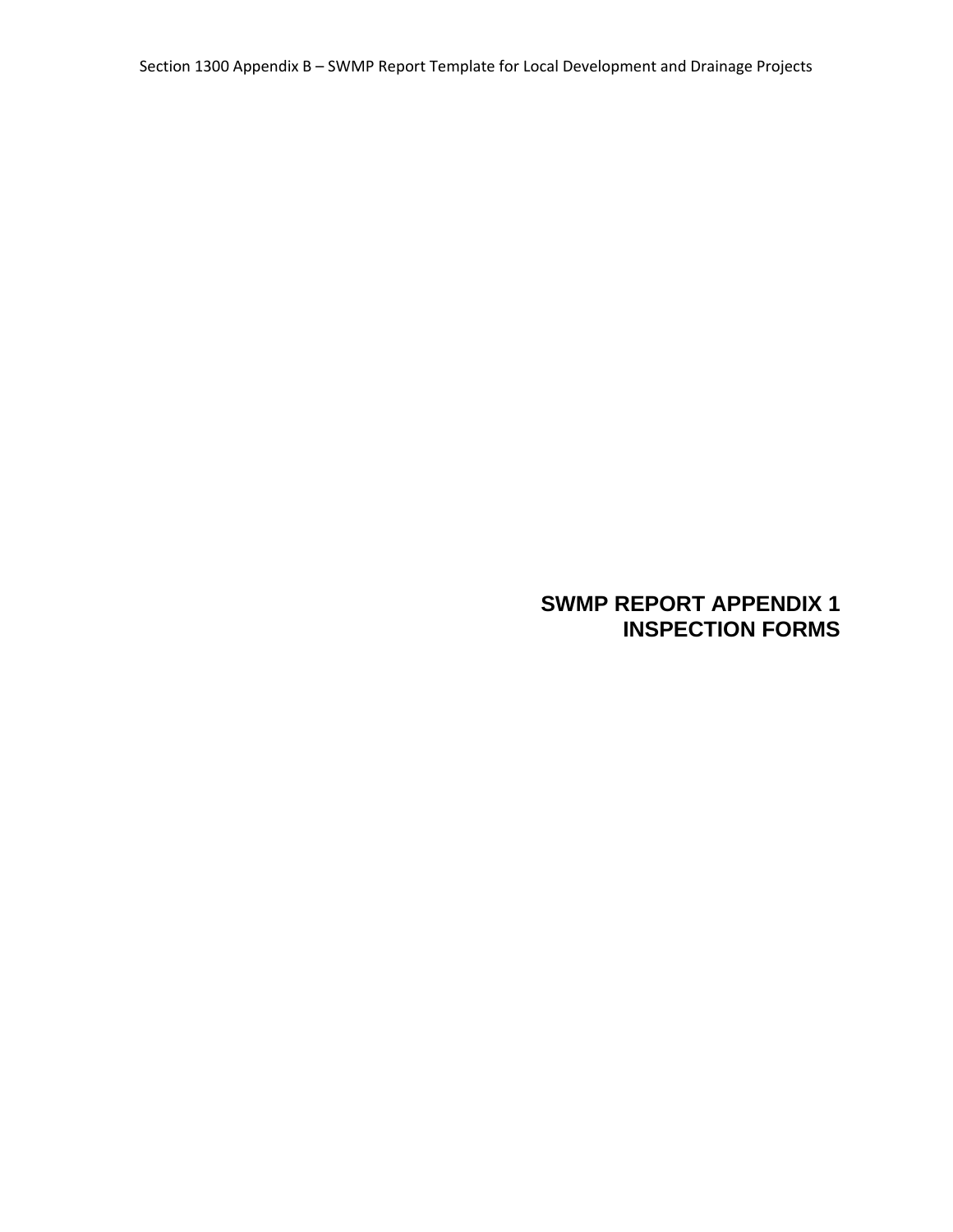#### **Boulder County, Colorado [Project Name] ([Project Location]) SWMP INSPECTION REPORT**

| Project: [Project Name] |        | Drawing No.:    |              |  |
|-------------------------|--------|-----------------|--------------|--|
|                         |        |                 |              |  |
| Inspector:              |        | Title:          | Date:        |  |
| Site Conditions:        |        |                 |              |  |
| Type of Inspection:     | WEEKLY | <b>BIWEEKLY</b> | PRECIP EVENT |  |
| <b>OTHER</b>            |        |                 |              |  |

If deviated from minimum schedule explain why:

| <b>Control Measure</b><br>[Insert applicable<br>control measures] | <b>Location of Control Measure</b> | In Conformance<br>with Design<br><b>Standards</b> | <b>Corrective</b><br><b>Action Required</b><br>(see page 2) |
|-------------------------------------------------------------------|------------------------------------|---------------------------------------------------|-------------------------------------------------------------|
| [Control Measure]                                                 |                                    | YES / NO                                          | YES / NO                                                    |
| [Control Measure]                                                 |                                    | YES / NO                                          | YES / NO                                                    |
| [Control Measure]                                                 |                                    | YES / NO                                          | YES / NO                                                    |
| [Control Measure]                                                 |                                    | YES / NO                                          | YES / NO                                                    |
| [Control Measure]                                                 |                                    | YES / NO                                          | YES / NO                                                    |
| [Control Measure]                                                 |                                    | YES / NO                                          | YES / NO                                                    |
| [Control Measure]                                                 |                                    | YES / NO                                          | YES / NO                                                    |
| [Control Measure]                                                 |                                    | YES / NO                                          | YES / NO                                                    |
| [Control Measure]                                                 |                                    | YES / NO                                          | YES / NO                                                    |
| [Control Measure]                                                 |                                    | YES / NO                                          | YES / NO                                                    |
| [Control Measure]                                                 |                                    | YES / NO                                          | YES / NO                                                    |
| [Control Measure]                                                 |                                    | YES / NO                                          | YES / NO                                                    |

LIST LOCATION OF DISCHARGES FROM THE SITE (Sediment or other pollutants):

LIST LOCATION WHERE ADDITIONAL BMPS ARE NEEDED:

LIST LOCATION WHERE BMP MAINTENANCE IS NEEDED:

VIOLATIONS NOTED: (Explain each "NO circled above)

RECOMMENDED REMEDIAL ACTIONS: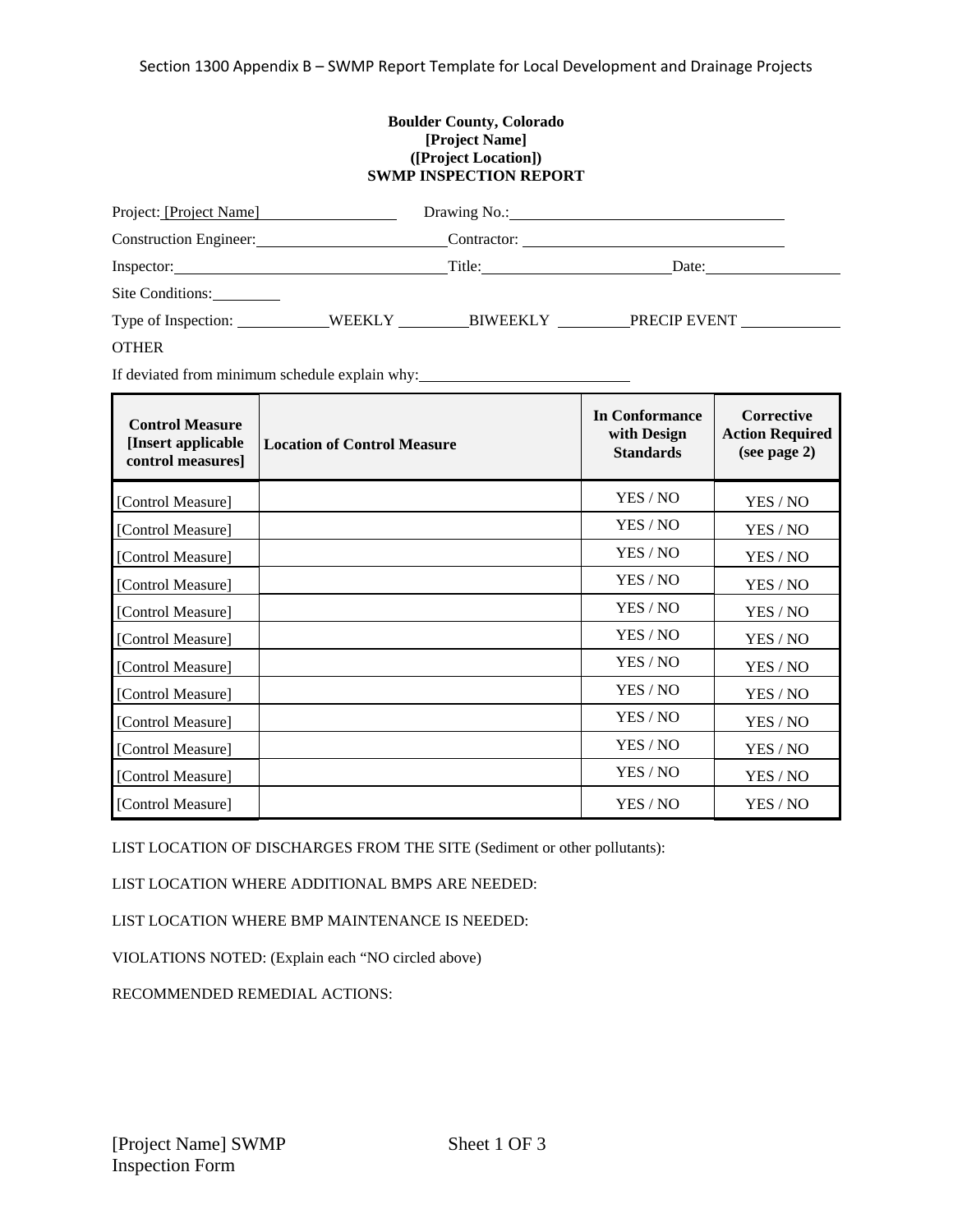|          |            | <b>Correction Actions</b><br><b>Comments:</b>                                        |             |
|----------|------------|--------------------------------------------------------------------------------------|-------------|
| Location | <b>BMP</b> | (Provide Description of Corrective Action and Preventative<br><b>Measures Taken)</b> | <b>Date</b> |
|          |            |                                                                                      |             |
|          |            |                                                                                      |             |
|          |            |                                                                                      |             |
|          |            |                                                                                      |             |
|          |            |                                                                                      |             |
|          |            |                                                                                      |             |
|          |            |                                                                                      |             |
|          |            |                                                                                      |             |
|          |            |                                                                                      |             |
|          |            |                                                                                      |             |
|          |            |                                                                                      |             |
|          |            |                                                                                      |             |

After corrective actions(s) have been taken, or where a report does not identify and incidents requiring corrective action, the report shall contain a signed statement indicating the site is in compliance with the state stormwater discharge permit to the best of the signer's knowledge and belief.

Signed:

Name:

Date: <u> 1980 - Johann Barn, mars ann an t-Amhain Aonaich an t-Aonaich an t-Aonaich ann an t-Aonaich ann an t-Aonaich</u>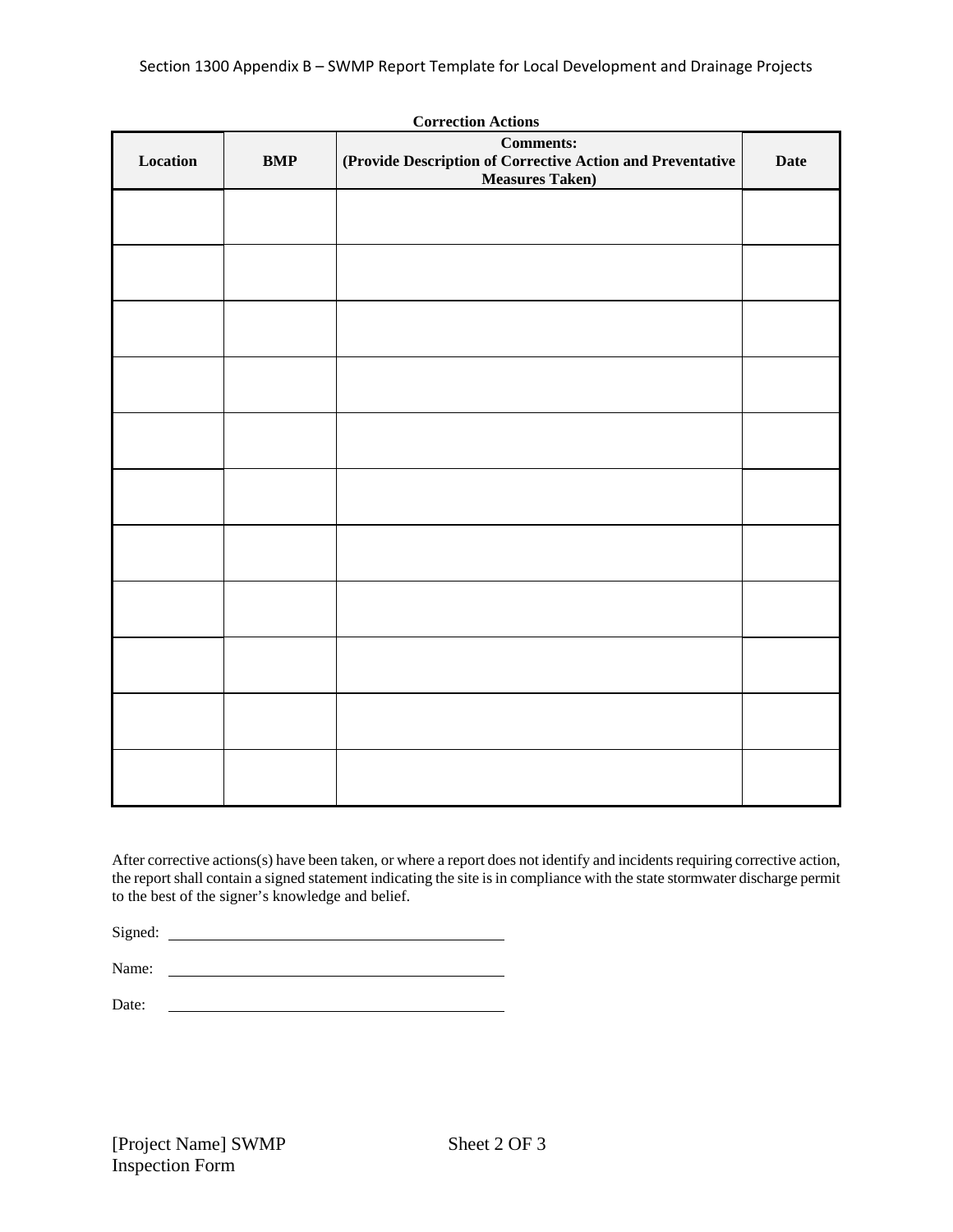#### **Boulder County, Colorado [Project Name] ([Project Location]) STORMWATER MANAGEMENT PLAN RECORD OF REVISIONS**

| Project: [Project Name]       | Drawing No.: |
|-------------------------------|--------------|
| <b>Construction Engineer:</b> | Contractor:  |
| Inspector:                    | Date:        |

| Date | $\begin{minipage}{.4\linewidth} \textbf{Sections} \end{minipage} \vspace{-0.5em}$<br><b>Modified</b> | <b>Description of Modification</b> | <b>Approval Signatures</b> |
|------|------------------------------------------------------------------------------------------------------|------------------------------------|----------------------------|
|      |                                                                                                      |                                    |                            |
|      |                                                                                                      |                                    |                            |
|      |                                                                                                      |                                    |                            |
|      |                                                                                                      |                                    |                            |
|      |                                                                                                      |                                    |                            |
|      |                                                                                                      |                                    |                            |
|      |                                                                                                      |                                    |                            |
|      |                                                                                                      |                                    |                            |
|      |                                                                                                      |                                    |                            |
|      |                                                                                                      |                                    |                            |
|      |                                                                                                      |                                    |                            |
|      |                                                                                                      |                                    |                            |
|      |                                                                                                      |                                    |                            |
|      |                                                                                                      |                                    |                            |
|      |                                                                                                      |                                    |                            |
|      |                                                                                                      |                                    |                            |
|      |                                                                                                      |                                    |                            |
|      |                                                                                                      |                                    |                            |
|      |                                                                                                      |                                    |                            |
|      |                                                                                                      |                                    |                            |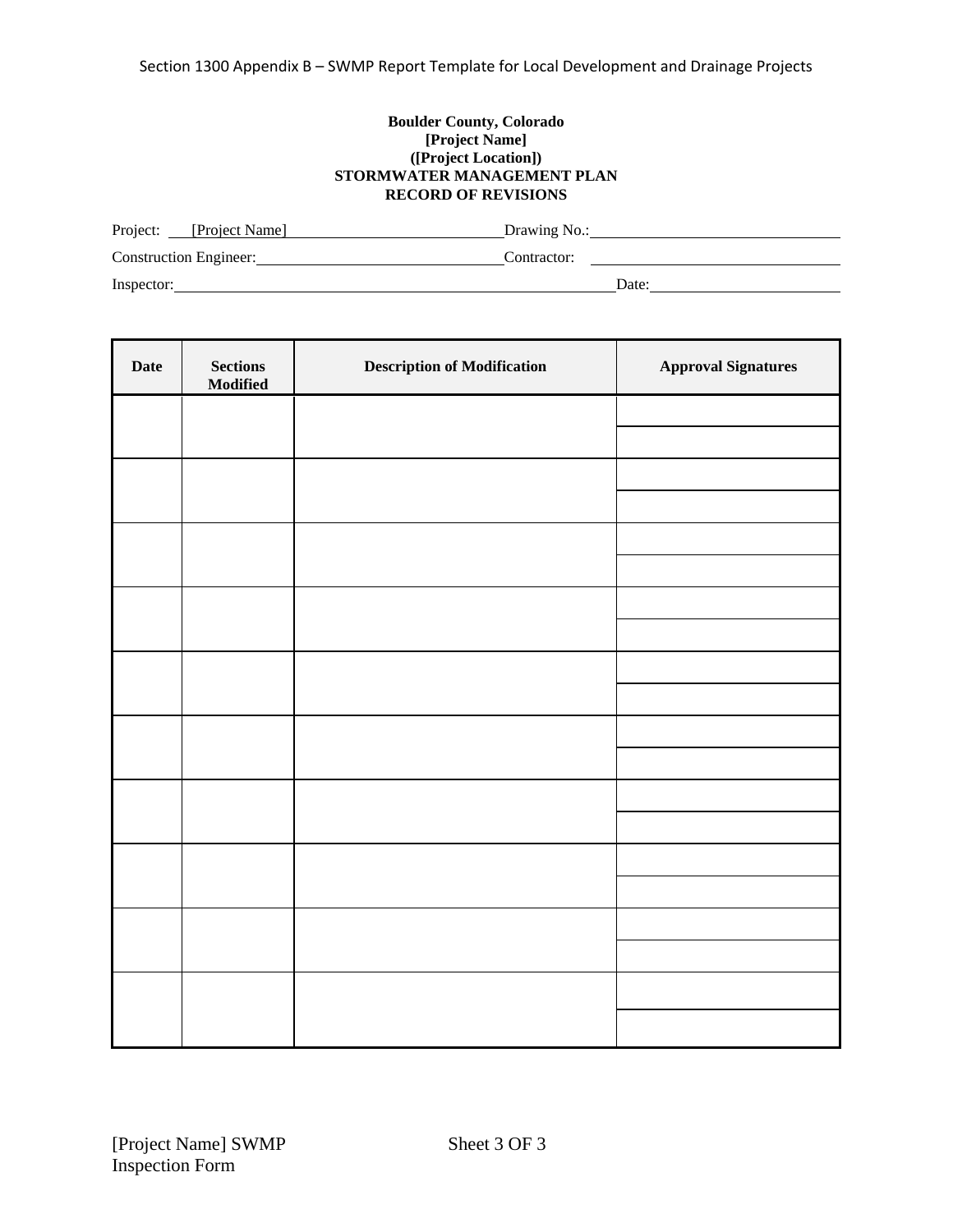## **SWMP REPORT APPENDIX 2 SPILL REPORT FORMS**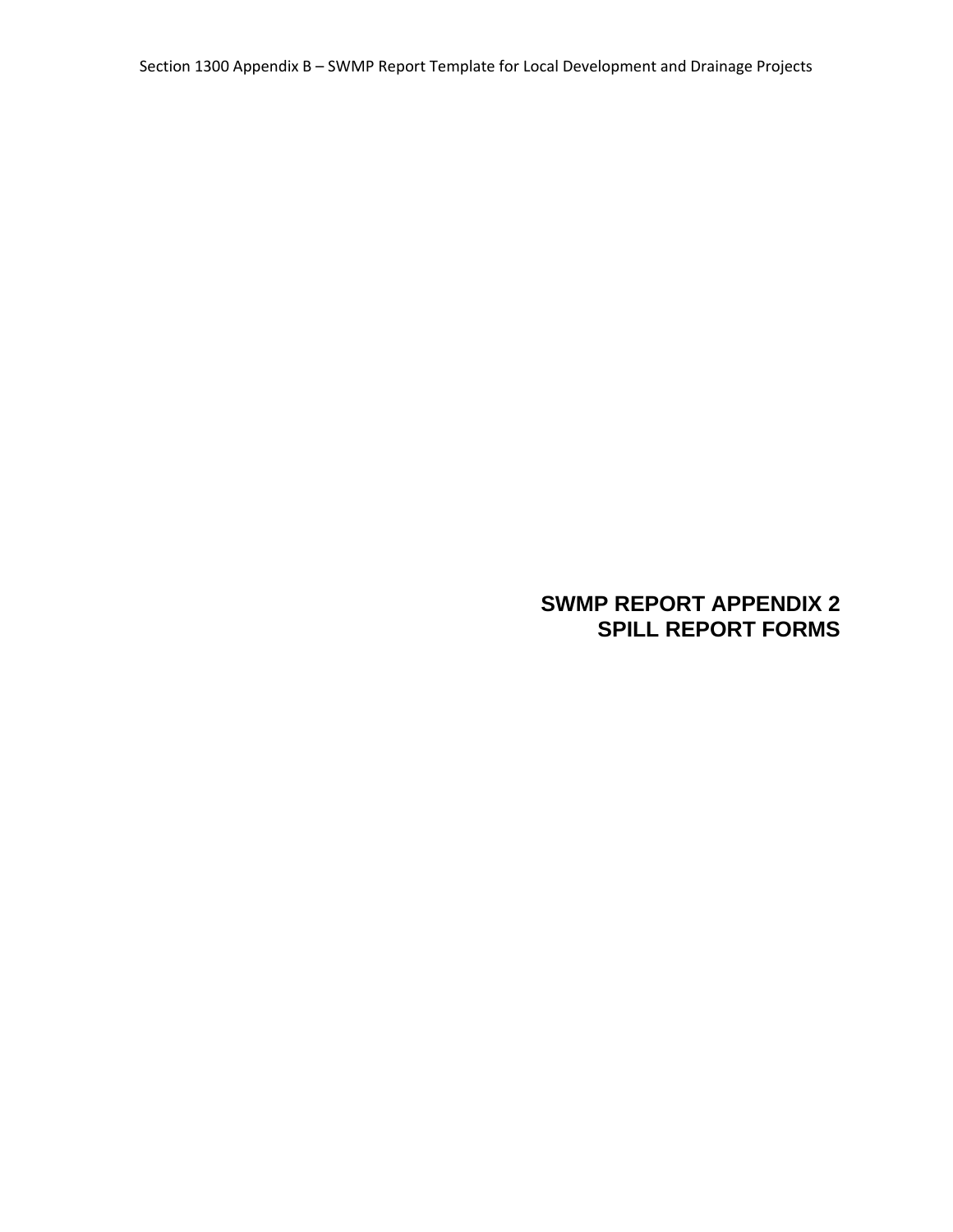| <b>Boulder County, Colorado</b>   |
|-----------------------------------|
| [Project Name]                    |
| ([Project Location])              |
| <b>Stormwater Management Plan</b> |
| <b>Spill Report Form</b>          |

| <b>Name</b>                                                              | <b>Phone Number</b> |  |
|--------------------------------------------------------------------------|---------------------|--|
|                                                                          |                     |  |
|                                                                          | Time:               |  |
|                                                                          | Time:               |  |
| Name of Facility:                                                        |                     |  |
| Legal Description: _________ QTR, SEC _______, TWP_______, Range _______ |                     |  |
| County Adams                                                             |                     |  |
| Describe Spill Location and Events Leading to Spill:                     |                     |  |

Material Spilled: Source of Spill: Amount Spilled (Gallons or Pounds): Amount Spilled to Waterway (Gallons or Pounds): Nearest Municipality: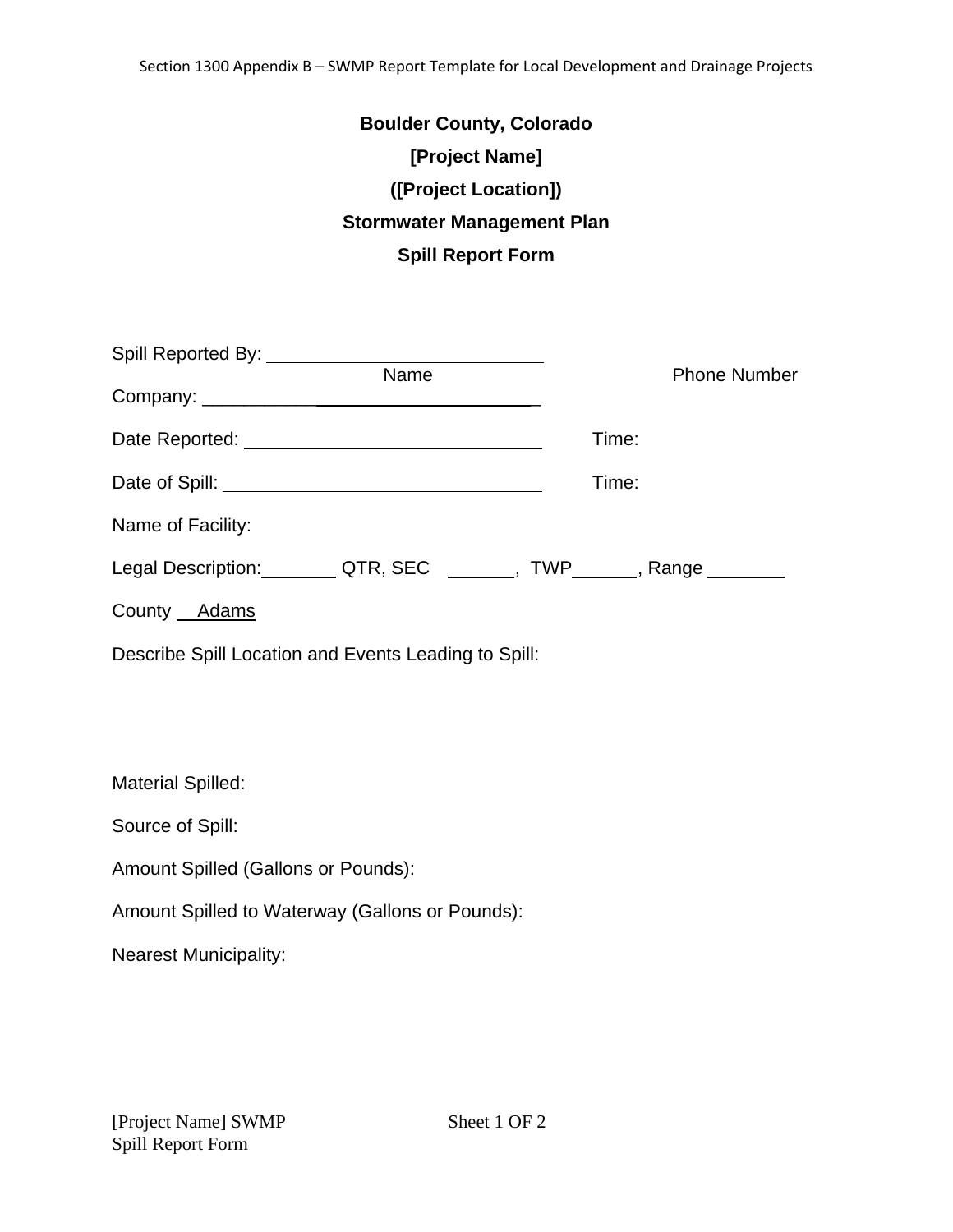Containment or Cleanup Action:

List Environmental Damage (fish kill, etc.):

List Injuries or Personal Contamination:

Date and Time Cleanup Completed or Terminated:

If Cleanup Delayed, Nature and Duration of Delay:

Description of Materials Contaminated:

Approximate Depth of Soil Excavation:

Action To Be Taken to Prevent Future Spills:

Agencies Notified:

| Local: | Date: |
|--------|-------|
| State: | Date: |
| Fed:   | Date: |

Signed: \_\_

 Contractor Superintendent or Environmental Inspector